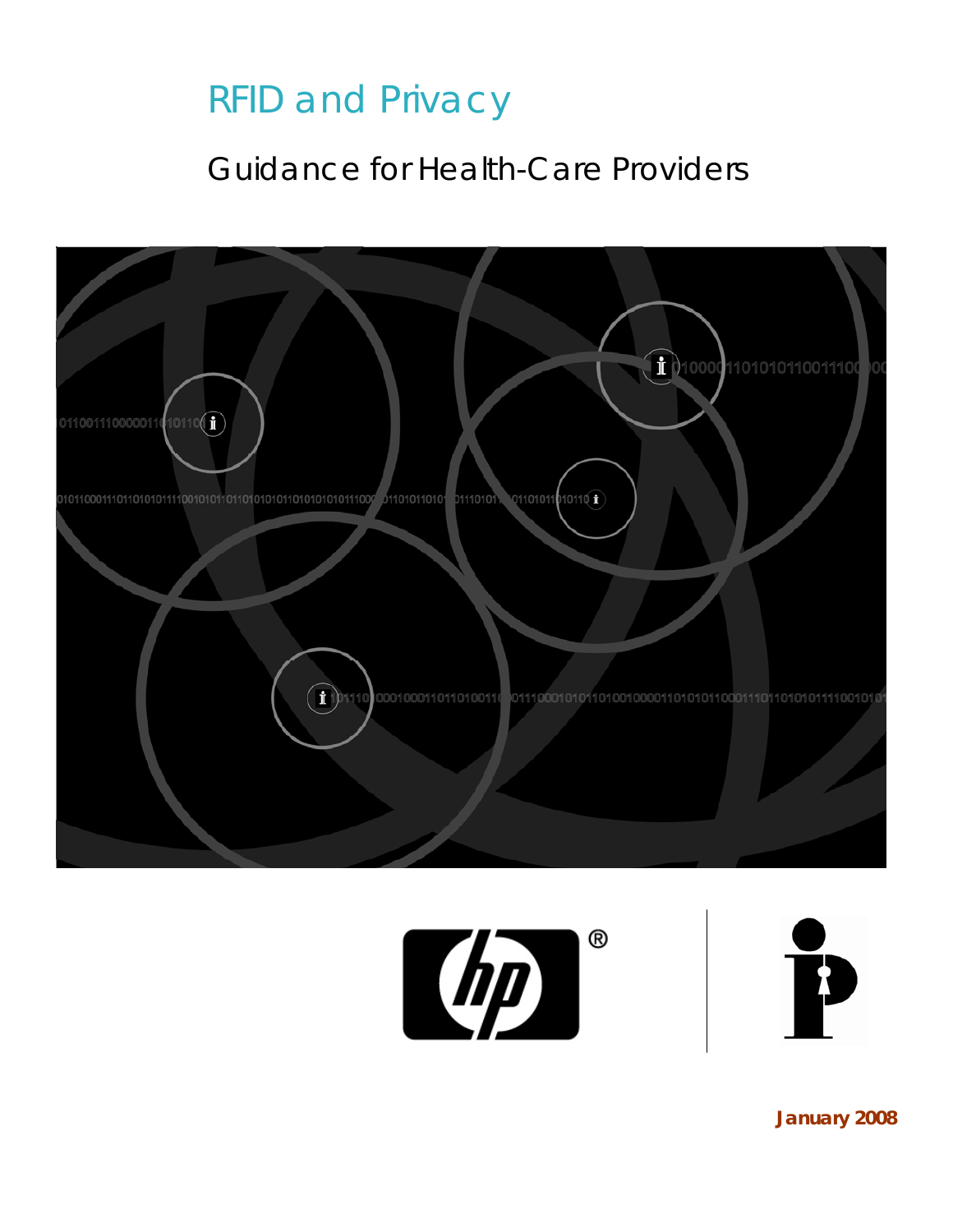*The authors gratefully acknowledge the work of Ken Anderson, Assistant Commissioner, Privacy and Fred Carter, Senior Policy & Technology Advisor, Office of the Information and Privacy Commissioner of Ontario, and the HP Canada Emerging Technologies Team in the preparation of this paper.*

*Cover image created by Fred Carter*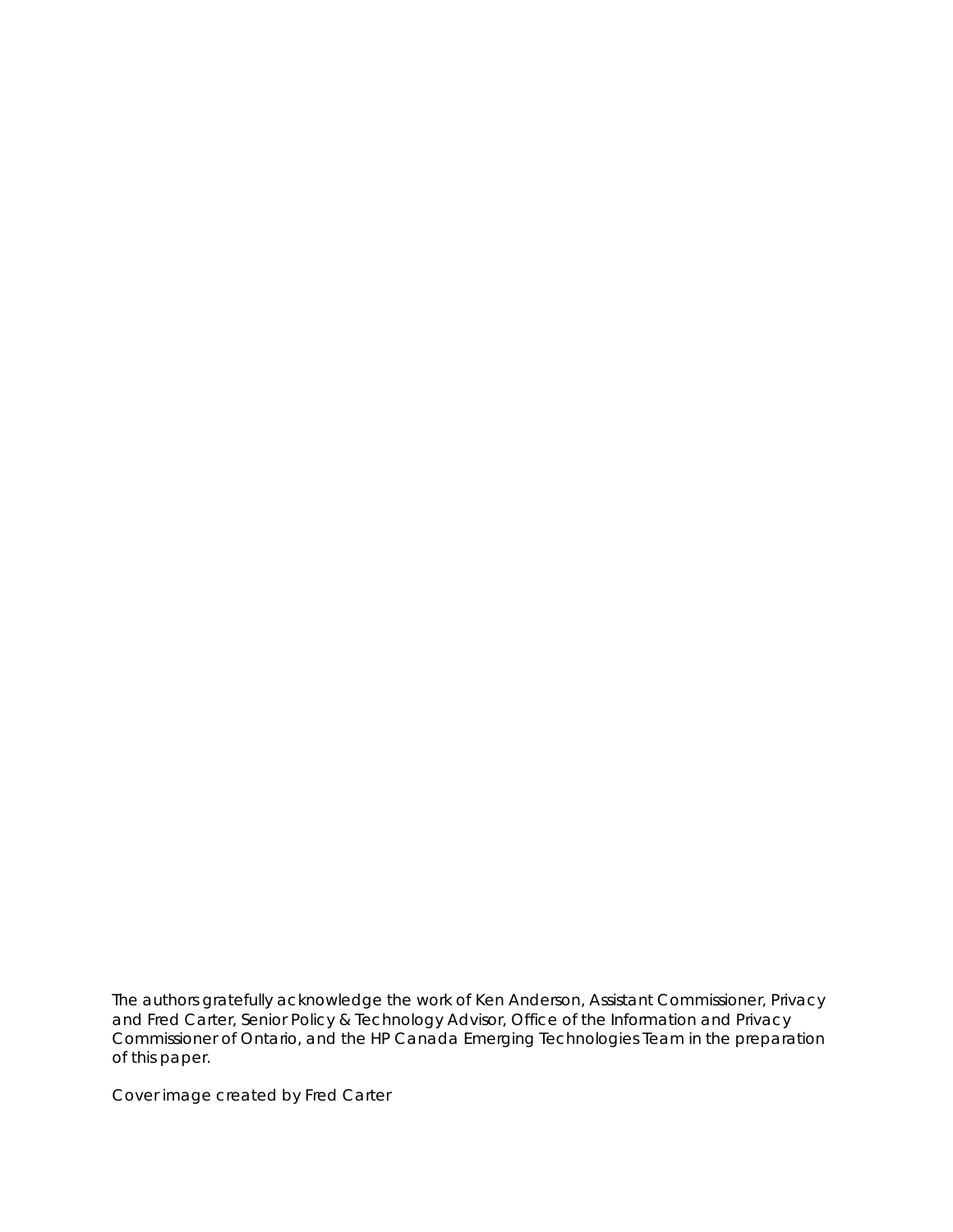## **Table of Contents**

| Obligations of the health-care sector in relation to personal health information 7        |  |
|-------------------------------------------------------------------------------------------|--|
| Obligations of electronic services providers in relation to personal health information 8 |  |
|                                                                                           |  |
|                                                                                           |  |
|                                                                                           |  |
|                                                                                           |  |
|                                                                                           |  |
|                                                                                           |  |
|                                                                                           |  |
|                                                                                           |  |
|                                                                                           |  |
|                                                                                           |  |
|                                                                                           |  |
|                                                                                           |  |
|                                                                                           |  |
|                                                                                           |  |
|                                                                                           |  |
|                                                                                           |  |
|                                                                                           |  |
|                                                                                           |  |
|                                                                                           |  |
|                                                                                           |  |
|                                                                                           |  |
|                                                                                           |  |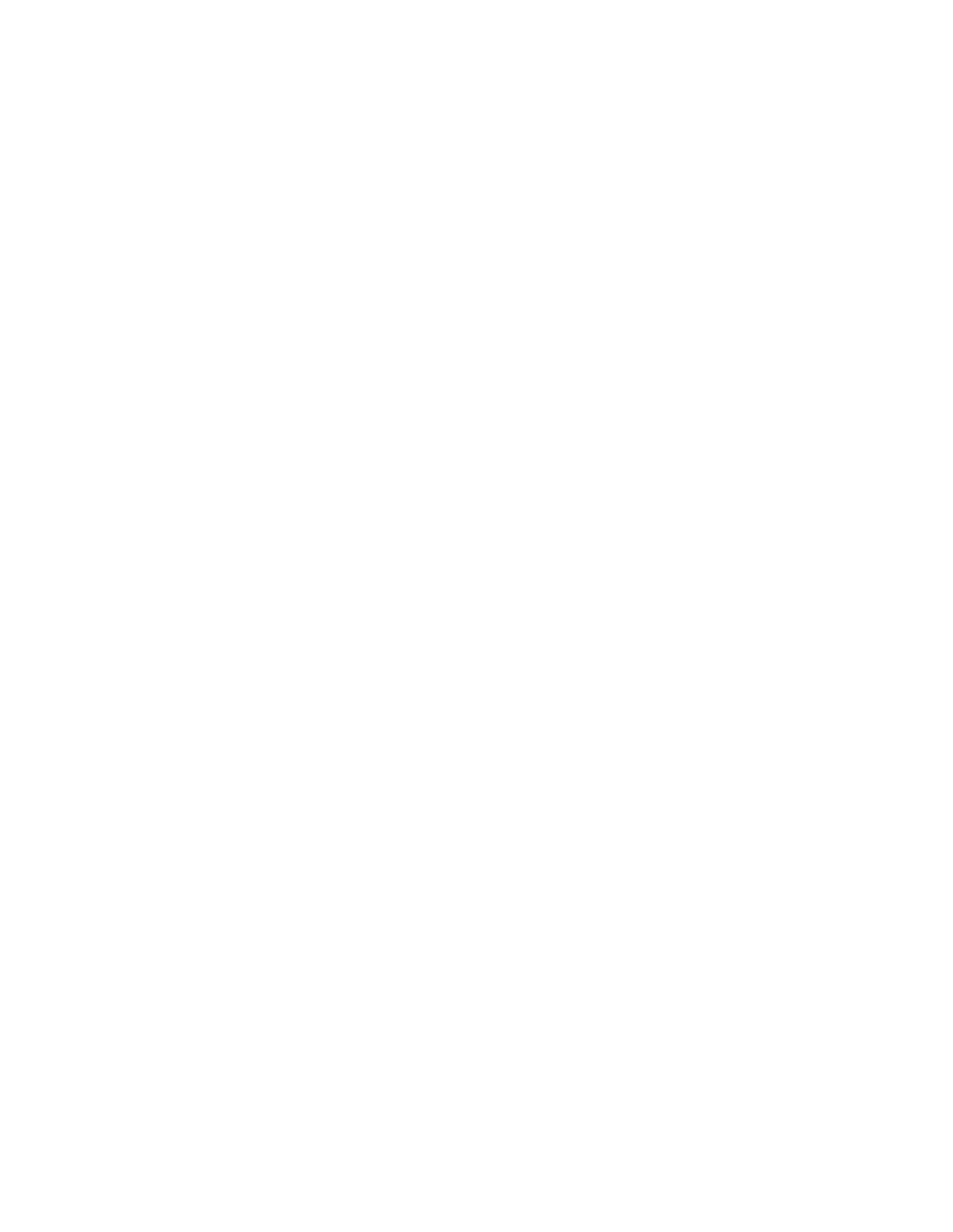### <span id="page-4-0"></span>Foreword

Health care providers around the world are recognizing the benefits of adopting Radio Frequency Identification (RFID) technology into their operations, in order to enhance health care service delivery. The availability and use of innovative new RFID-enabled information technology applications are helping providers to track medical equipment and supplies more efficiently, verify the authenticity and administration of drugs, and improve patient safety and security, such as by using RFID-enabled identification bracelets for newborns and patients. However, as the benefits of RFID uses and applications are realized, concerns are also being raised about the potential privacy implications associated with use of this technology, especially when RFID tags are linked to identifiable people.

In the autumn of 2006, I was approached by Victor Garcia, Chief Technology Officer for Hewlett-Packard (HP) Canada, seeking the expertise of my office in how potential privacy issues could be identified and safeguards developed and implemented into the usage of RFID technology. I was more than willing to contribute my insight and expertise because, as Commissioner, part of my mandate includes reaching out to external organizations. In addition to being one of my most important duties, I have also found it beneficial to assist both public and private organizations working on emerging technologies, and to always be proactive whenever possible – to develop effective guidelines and codes of conduct before any problems arise. Further, I was also interested in working with HP given that it is an organization that takes the protection of privacy very seriously, having a history of working alongside legislative and standards bodies, partners, customers, and NGOs to help drive the adoption of privacy principles to protect consumer privacy rights. Specifically regarding HP's work with RFID, I was encouraged by its corporate values in that individuals should always be given notice about the presence of RFID tags, and where possible, have the choice to remove or deactivate RFID tags. HP products with an RFID tag on the box are always accompanied by an EPCglobal logo, which alerts the consumer to the presence of the tag. Lastly, I was also impressed by the fact that my colleagues at HP and I share the same belief – that being visible about RFID use will breed confidence in the technology, while being secretive will heighten the misconceptions and fears.

My work with RFID began in 2003 when I released *Tag, You're It: Privacy Implications of Radio Frequency Identification (RFID) Technology*, and I first identified the potential privacy concerns raised by RFID technology. Since then, I have gone on to work with a number of organizations such as EPCglobal Canada, with whom I consulted when I wrote *Privacy Guidelines for RFID Information Systems (RFID Guidelines)*. My office has also helped to shape policy and ideas, from RFID tags in Ontario's public libraries to lectures on how to implement privacy protections in RFID systems. This publication is a continuation of my ongoing work with RFID. For many months, IPC and HP staff worked hard to examine questions regarding RFID privacy protections. The result is this co-authored document.

The essential purpose of this publication is to assist the health-care sector in understanding the current and potential applications of RFID technology, its potential benefits, its privacy implications, and steps that can be taken to mitigate potential threats to privacy. I, and my coauthor, Victor Garcia at Hewlett-Packard, sincerely believe that this document will serve as a benchmark for considerations relevant to the application of, and the privacy issues associated with, RFID technology in health care.

During the time I was working toward making the *Personal Health Information Protection Act (PHIPA)* a reality, I repeatedly stated that, "I believe in the necessity of *PHIPA* not only because I am the Commissioner, but also because I am a patient." I believe that the same sentiment also applies to this document. While I, as a patient, would welcome the prospect of RFID technology improving my health-care services, I, as Commissioner, also believe that we must ensure the deployment of this technology does not infringe upon our privacy.

Ann Cavoukian, Ph.D. Information and Privacy Commissioner of Ontario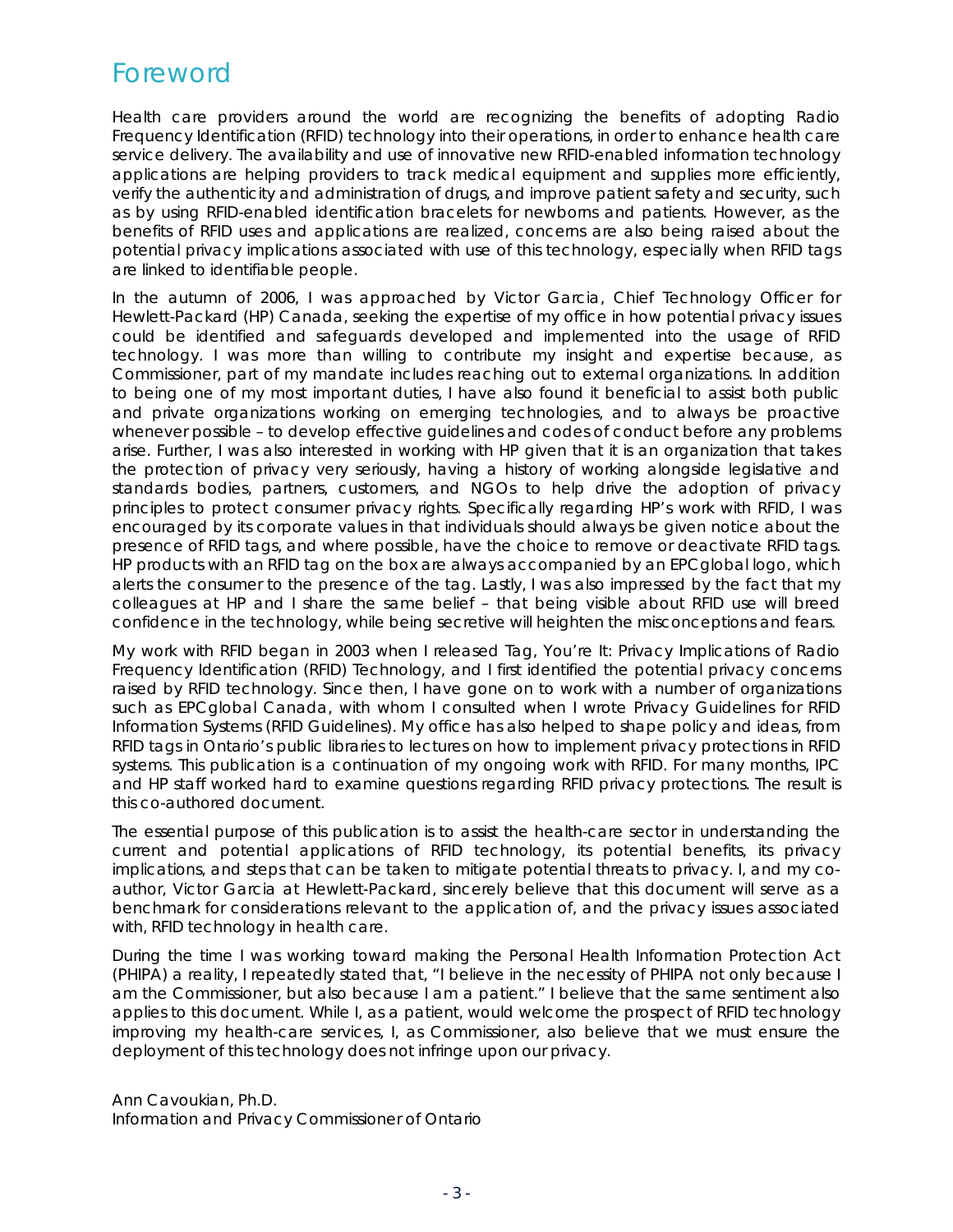### **About the Authors**

#### **Information and Privacy Commissioner of Ontario (IPC)**

In her mandate and role in relation to personal health information, the Information and Privacy Commissioner of Ontario has the authority to oversee compliance with the *Personal Health Information Protection Act (PHIPA)*. The *Act* authorizes the IPC to review complaints about a person who has contravened or is about to contravene *PHIPA*, and review complaints related to the right of individual access and correction. It also authorizes the IPC to engage in or to commission research into matters affecting *PHIPA*, conduct public education programs, and provide information on *PHIPA* and its role thereunder.

#### **Hewlett-Packard (HP)**

One of the world's largest IT companies, Hewlett-Packard (HP) is not only involved in the development of innovative RFID technologies and applications, it is also committed to improving health care by focusing on: delivering solutions that allow health-care providers better access to patient information by integrating systems, data, processes and people; providing staff and patients with secure access to information, data and applications; and transforming business processes and IT to better serve the public interest.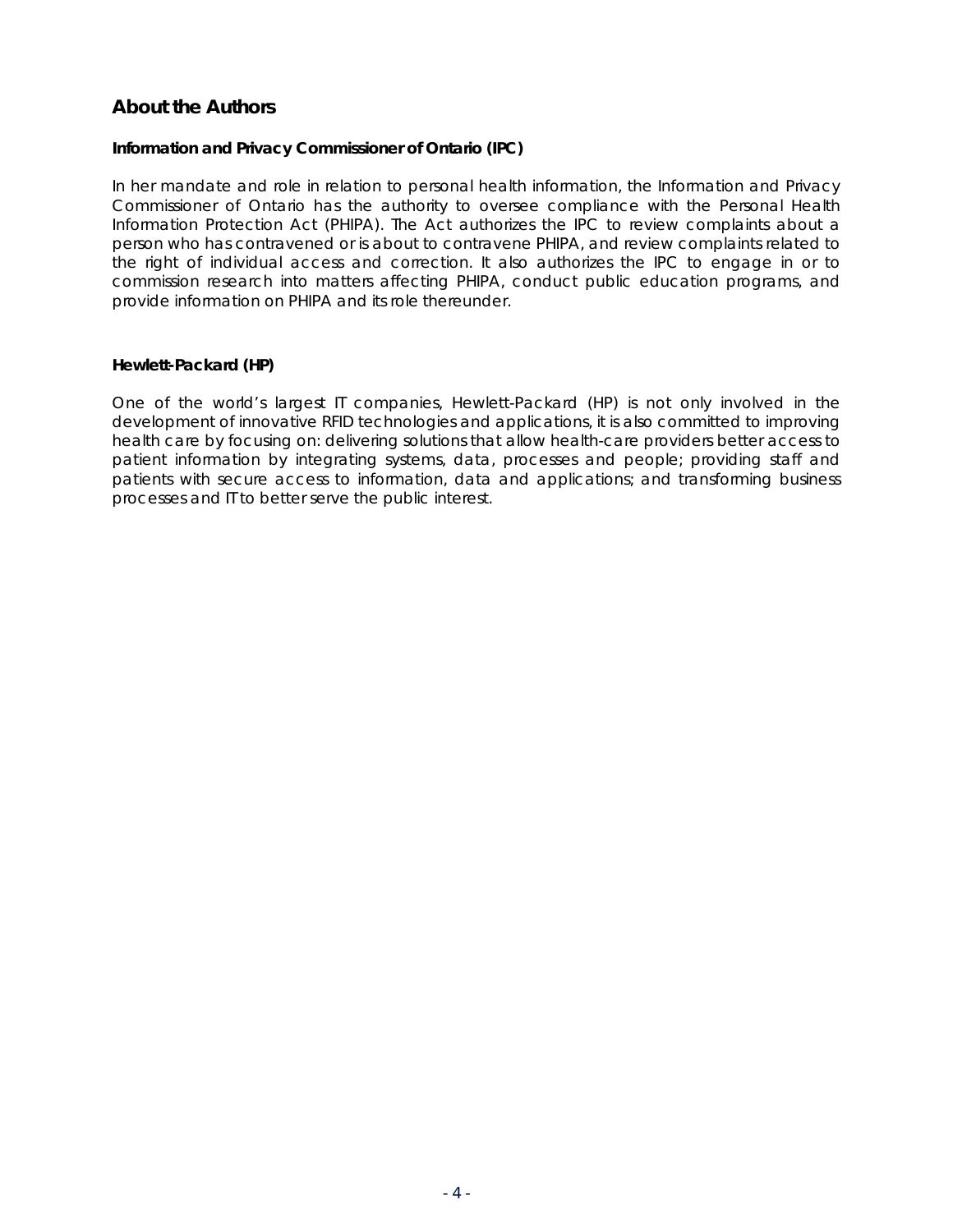## <span id="page-6-0"></span>Introduction

Information and communications technologies (ICTs) are transforming the world we live in through revolutionary developments in bandwidth, storage, processing, mobility, wireless, and networking technologies.

The health-care sector has recognized the value of new technology in the delivery of health care. For example, globally, billions of dollars are now spent annually on advanced diagnostic and treatment equipment. Until recently, however, ICTs were limited to administrative and financial applications and played only a small role in direct care for patients. But we are beginning to see an evolutionary – perhaps even revolutionary – change in how health care is delivered.

Health-care providers around the world are undergoing a digital transformation, harnessing cutting-edge IT to increase operational efficiencies and save lives. For example, they are replacing expensive, hard-to-share and easily lost x-ray films with digital images that can be effortlessly and securely shared, stored, transmitted and accessed. They are also moving away from an environment dominated by hand-written notes and physician orders to one where staff use ICTs to document patient records and enter and process orders. Thanks to ICTs, the vision of comprehensive and instantly available electronic health records is now within reach.

But the digital transformation is about much more than just software applications. It involves taking advantage of advanced technology such as RFID to imaginatively meet a host of needs. Invented over 60 years ago, RFID is fundamentally a technology for automatic identification that can be deployed in a nearly unlimited number of ways. The technology is starting to hit its stride, finding a wealth of new uses and applications related to automated identification, safety and business process improvement.

Patient safety is one of the most critical issues in the health-care sector today. There is a mounting concern about medical errors, such as from the administration of incorrect medications or dosages, or from patients being misidentified. A 1999 study of 1,116 hospitals by the United States Institute of Medicine suggests that more than 44,000 deaths occur each year in the United States as a result of in-hospital medication errors.<sup>[1](#page-6-1)</sup> Canadian estimates put the figure at 700 deaths per year due to medication errors.[2](#page-6-2) A 2002 study of medication errors at 14 acute care hospitals in Ontario counted over 4,000 errors, only 800 of which were counted as adverse drug effects.[3](#page-6-3) A similar study conducted at the Children's Hospital of Eastern Ontario published in 2003 counted over 800 medication errors during a six-year period.<sup>4</sup> RFID technologies may offer remedies for these patient safety problems.

Operational inefficiencies, in some cases due to the inability to rapidly find and track medical equipment, are also a concern for the health-care sector. It has been estimated that the theft of equipment and supplies costs hospitals \$4,000 per bed each year and with over 975,000 staffed beds in the U.S., this represents a potential loss of \$3.9 billion annually.[5](#page-6-5) Considerable time and effort is spent searching for valuable mobile medical assets, and in maintaining an accurate and up-to-date inventory – human resources that might otherwise be better dedicated to more productive ends. Once again, RFID technologies can help provide cost-effective solutions.

l

<span id="page-6-1"></span><sup>1</sup> Institute of Medicine, *To Err is Human: Building a Safer Health System*, Washington, D.C.: National Academy Press, 1999.

<span id="page-6-2"></span><sup>2</sup> David U, BSc Phm, MSc Phm., (President and CEO, Institute for Safe Medication Practices Canada ), *Medication Error and Patient Safety*, Longwoods Publishing, Vol 2, No. 1, at: **www.longwoods.com/product.php?productid=16442**.

<span id="page-6-3"></span><sup>3</sup> Joan A Marshman, David K U, Robert WK Lam, and Sylvia Hyland, *Medication Error Events in Ontario Acute Care Hospitals*, Can J Hosp Pharm 2006;59:243-50, at: **www.ismp-canada.org/download/Medication\_Error\_Events\_in\_Ontario\_Acute\_Care\_Hospitals.pdf**.

<span id="page-6-4"></span><sup>4</sup> W. James King, MSc, MD\*,, Naomi Paice, MD\*, Jagadish Rangrej, MMath,, Gregory J. Forestell, MHA|| and Ron Swartz, BScPharm, *The Effect of Computerized Physician Order Entry on Medication Errors and Adverse Drug Events in Pediatric Inpatients*, in PEDIATRICS Vol. 112 No. 3 Sept 2003, pp. 506-509, at: **http://pediatrics.aappublications.org/cgi/content/abstract/112/3/506**.

See also: Health Canada, Look-alike Sound-alike Health Product Names, at: **www.hc-sc.gc.ca/dhp-mps/alt\_formats/hpfbdgpsa/pdf/brgtherap/lasa-pspcs\_factsheet-faitsaillant\_e.pdf**, and Institute for Safe Medication Practices Canada (ISMP Canada), Canada Safety Bulletin, Vol 6, Issue 4 (July 2006), *Eliminate Use of Dangerous Abbreviations, Symbols, and Dose Designations*, at: **www.ismp-canada.org/download/ISMPCSB2006-04Abbr.pdf**.

<span id="page-6-5"></span><sup>5</sup> *RFID: Coming to a Hospital near You*, Sun Microsystems press, April 2004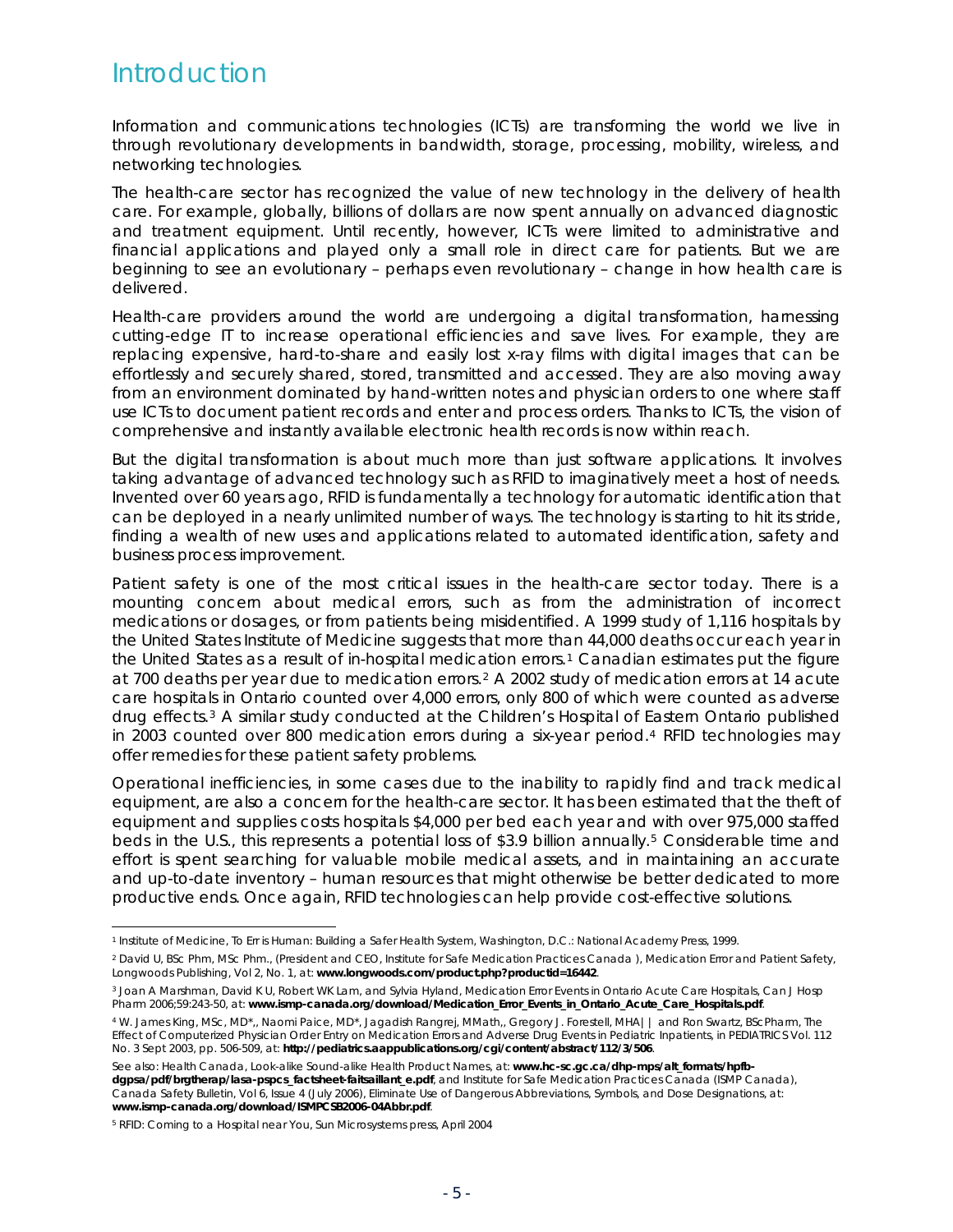Increasingly, there is considerable interest in exploring the uses of new technology to better understand processes, achieve greater operational efficiencies and improve patient safety.

In the health-care sector, RFID technology is already being used to rapidly locate medical equipment and devices, track surgical equipment, specimens and laboratory results, identify and verify the authenticity of pharmaceuticals (including for stock rotation and recalls), and to ensure that the right medicine, in the right dosage is given to the right person at the right time. Other applications include positively identifying patients, prescribing and checking drug interactions at the point of care, quickly checking a patient's blood type, matching newborn infants with their parents, and triggering a lock-down after the unauthorized removal of an infant from a secured area. Finally, RFID technology is being effectively used to help improve patient registration and management processes at hospitals, leading to analysis of bottle necks, improvement in flow and reduction in wait times.

Pilot projects are underway in Canada. In January 2006, Hamilton Health Sciences, in conjunction with the RFID Applications Lab at McMaster University, launched a multi-phased multi-year RFID initiative to explore and assist in development of better business intelligence tools for healthcare. The initial effort was focused on exploring the economic and technical feasibility of using RFID to track valuable mobile assets in real-time. Expected efficiency benefits include labor savings, reduced capital expenditure for equipment, equipment and item loss prevention, and process improvements. Future phases of the project are aimed at looking at optimizing and improving processes related to daily operations such as asset management as well as patient care by using evolving technology as an enabler. These may include using RFID for patient identification and pandemic planning, depending on the results of their planned privacy study.

In January 2008, London (Ontario) Health Sciences commenced the first implementation phase of their RFID strategy, with an RFID pilot deployed by Hewlett-Packard designed to track infusion pumps and other critical medical equipment in real-time, providing business intelligence and operational data based on the location and utilization of equipment. London Health Sciences' vision for the application of RFID within their facilities includes leveraging automatic identification and tracking systems to achieve better use of medical equipment, equipment and item loss prevention, and process improvements, eventually leading to increased patient safety in proper balance with privacy protection, confidentiality and data security.

Perhaps the most intensive use of RFID technology would be in a contagion research facility, where all people and items - and the interactions among them - can be closely tracked and monitored (some pandemic emergency scenarios also call for fine-grained location, tracking and audit capabilities). Perhaps the most innovative RFID technologies being developed today are biosensors – specialized RFID chips implanted into bodies to monitor and transmit critical health conditions.

These publicized applications of RFID technology in Canada and around the world have highlighted the potential for widespread use of this technology in the health-care sector. Factors prompting the publication of this document include:

- The increasing availability of RFID-based solutions for the health-care sector;
- The growing interest in the use of this technology by health-care providers; and
- The concerns that have been raised about the potential privacy implications associated with the use of RFID technology in the health-care sector.

This paper provides a balanced analysis of RFID technology by examining a wide variety of RFID applications in the health-care sector from around the world, and organizing them into three broad categories:

- **RFID technology to track things;**
- **F** RFID technology to track things linked to people; and
- **RFID technology to track people.**

The paper also identifies the benefits and potential privacy issues associated with this technology and the steps that may be taken to mitigate the threat to privacy.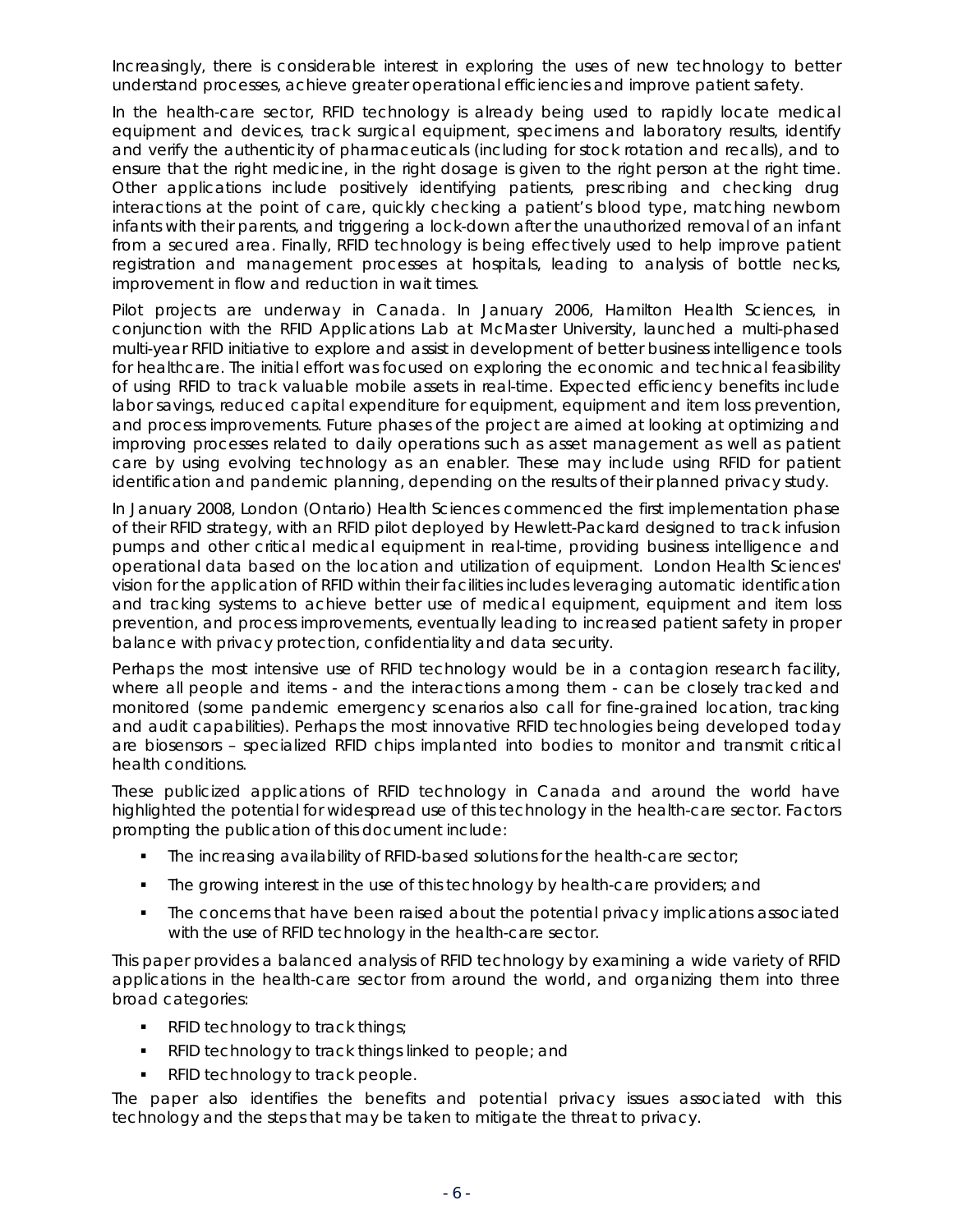## <span id="page-8-0"></span>What is Privacy?

### Informational privacy defined

Informational privacy is the right of an individual to exercise control over the collection, use, disclosure and retention of his or her personal information, including his or her personal health information. Personal information (also known as personally identifiable information or "PII") is any information, recorded or otherwise, relating to an identifiable individual. Almost any information, if linked to an identifiable individual, can become personal in nature, be it biographical, biological, genealogical, historical, transactional, locational, relational, computational, vocational, or reputational. The definition of personal information is quite broad in scope. The challenges for privacy and data protection are equally broad.

### How privacy is regulated in the health-care sector in Ontario

On November 1, 2004, the *Personal Health Information Protection Act* (*PHIPA*)[6](#page-8-1) came into effect in the province of Ontario. *PHIPA* provides individuals with control over the collection, use and disclosure of their personal health information by requiring persons and organizations in the health sector, defined as health information custodians, to collect, use and disclose personal health information only with the consent of the individual to whom the information relates, subject to limited exceptions. It also provides individuals with the right to access and require correction of their personal health records, subject to specific exceptions.

*PHIPA* defines "personal health information" as identifying information about an individual that, among other things, relates to the physical or mental health of the individual, relates to the provision of health care to the individual, identifies a provider of health care to the individual, identifies the substitute decision-maker of the individual, or is the individual's health number.

It defines a "health information custodian" as a person or organization listed in *PHIPA* that has custody or control of personal health information. Examples of health information custodians include health-care practitioners, hospitals, psychiatric facilities, long-term care homes, pharmacies, laboratories, and ambulance services.

*PHIPA* reflects worldwide privacy criteria, such as the principles of fair information practices set forth in the *Canadian Standards Association Model Code for the Protection of Personal Information*[7](#page-8-2) and the *Global Privacy Standard*, an effort of the international privacy and data protection commissioners, led by the IPC, to harmonize the various privacy codes and practices currently in use around the world.[8](#page-8-3)

### Obligations of the health-care sector in relation to personal health information

Health information custodians are required, under *PHIPA*, to collect, use and disclose personal health information only with the consent of the individual to whom the personal health information relates, subject to limited exceptions. They are also required to comply with the wishes of an individual who withholds or withdraws consent, or who gives express instructions that the information must not be used or disclosed for health-care purposes in certain circumstances.

*PHIPA* also prohibits health information custodians from collecting, using or disclosing personal health information if other information will serve the purpose and requires that only the information that is reasonably necessary be collected, used, or disclosed. Custodians are required to take reasonable steps to ensure that personal health information is protected

<span id="page-8-1"></span><sup>1</sup> 6 *PHIPA* text available at: **www.e-laws.gov.on.ca/html/statutes/english/elaws\_statutes\_04p03\_e.htm** and *A Guide to the Personal Health Information Protection Act* available at: **www.ipc.on.ca/images/Resources/hguide-e.pdf**.

<span id="page-8-2"></span><sup>7</sup> Available at: **www.csa.ca/standards/privacy/code/**.

<span id="page-8-3"></span><sup>8</sup> Available at: **www.ipc.on.ca/images/Resources/up-gps.pdf**.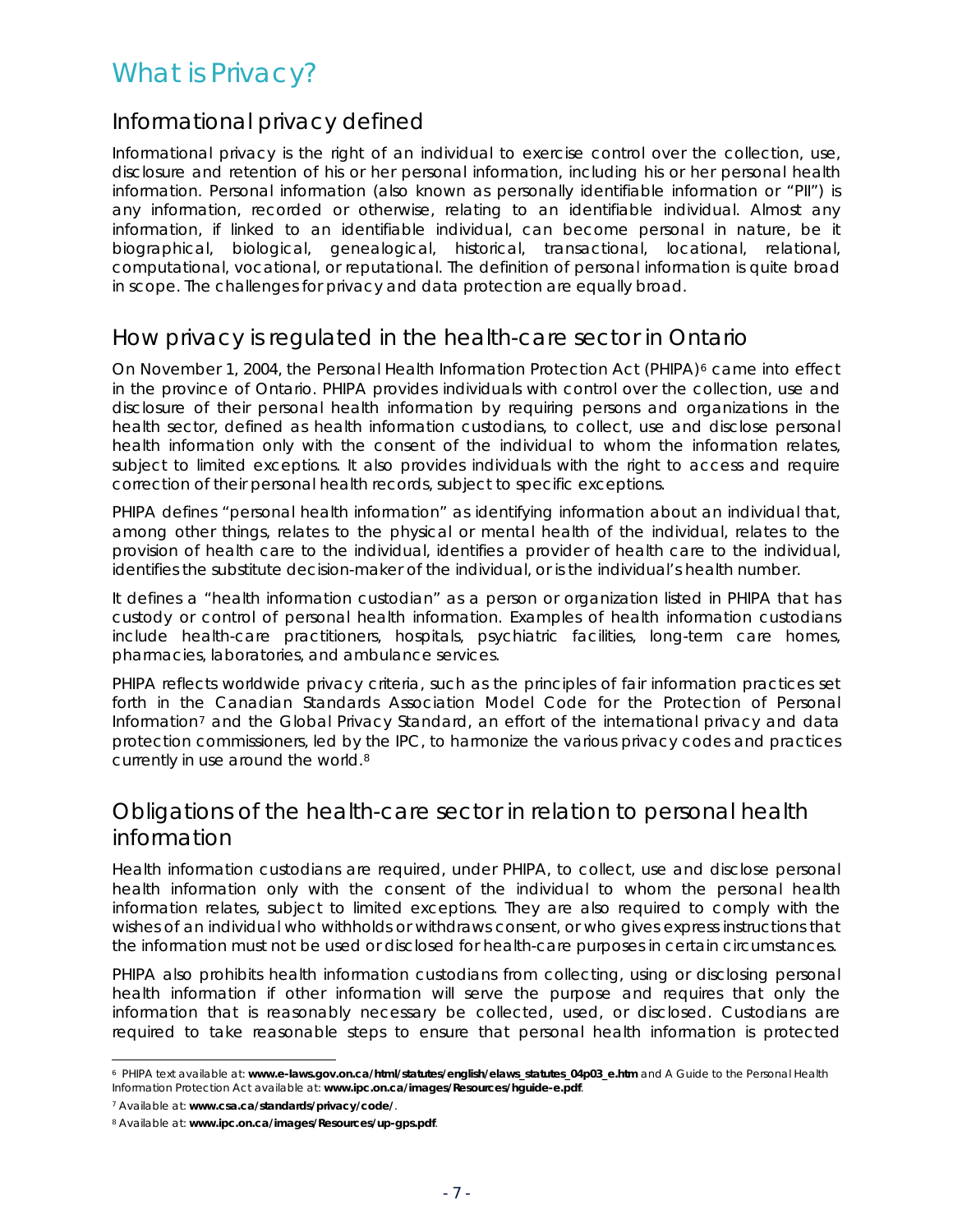<span id="page-9-0"></span>against theft, loss and unauthorized use or disclosure, ensure that records are protected against unauthorized copying, modification and disposal, and retain, transfer, and dispose of health information in a secure manner.

In addition, *PHIPA* requires health information custodians to provide individuals with the right to access their records and have them corrected subject to specific exceptions.

### Obligations of electronic services providers in relation to personal health information

Suppliers of electronic services (who are not agents) that enable the health information custodian to collect, use, modify, disclose, retain or dispose of personal health information are bound by certain obligations in *PHIPA*. These include not using personal health information except as necessary in the course of providing services, not disclosing personal health information, and not permitting employees or others acting on the supplier's behalf to have access to personal health information unless they agree to be bound by these restrictions.

Further, if the supplier is a "health information network provider," providing services to two or more health information custodians primarily to enable them to disclose personal health information to one another electronically, regardless of whether or not it is an agent, the "health information network provider" is subject to further obligations prescribed in regulation.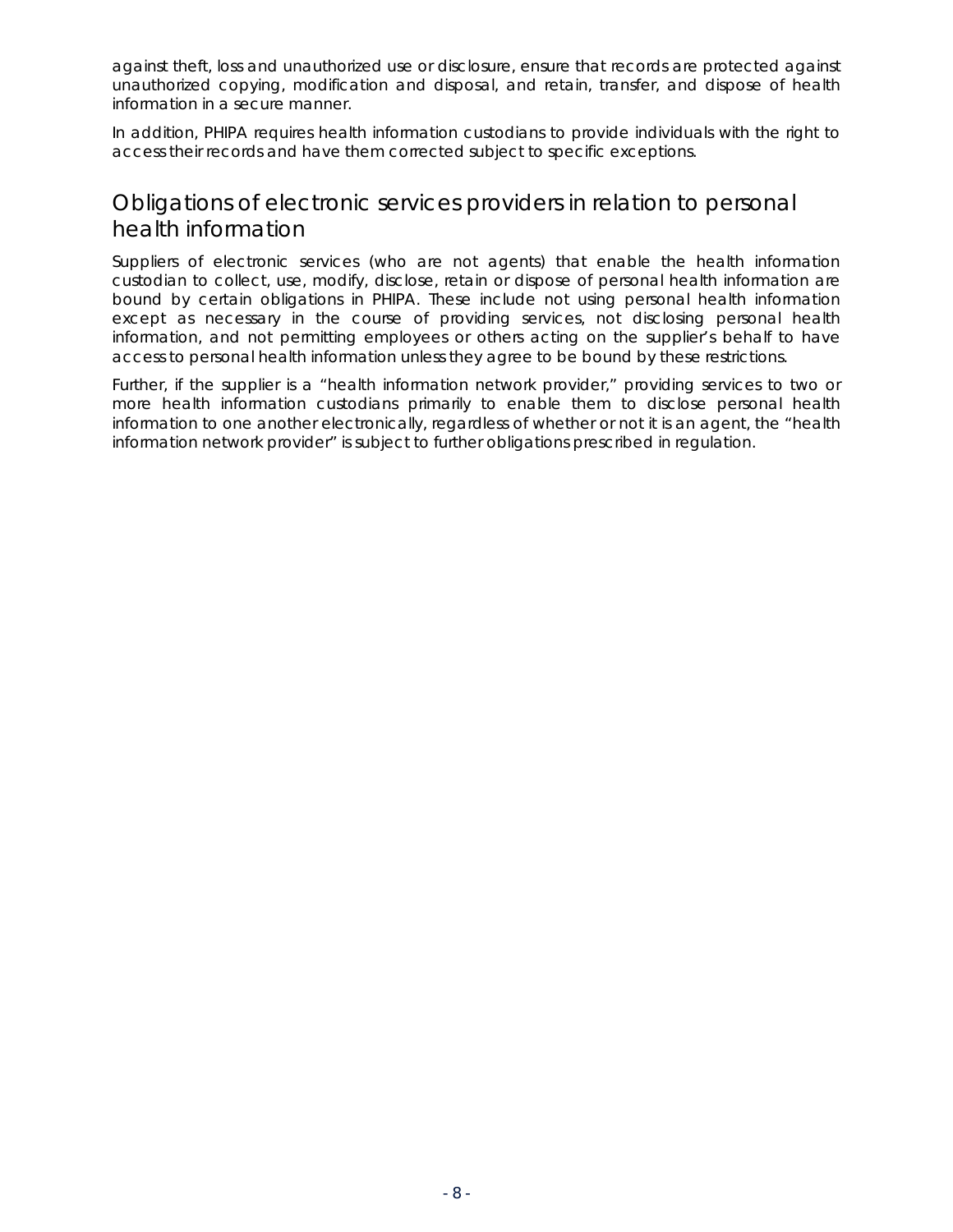## <span id="page-10-0"></span>What is Radio Frequency Identification (RFID)?

### RFID technology fundamentals

RFID is a contactless technology that uses radio frequency signals to transmit and receive data wirelessly, from a distance, from RFID tags or transponders to RFID readers. RFID technology is generally used for automatic identification and to trigger processes that result in data collection or automation of manual processes.

Key advantages of RFID-based systems for health-care delivery include:

- Accurate identification without the need to touch (or even see) the RFID tag;
- Sensors can be incorporated into RFID tags to record temperature or identify positioning;
- Data stored inside RFID tags can be encrypted, modified and rewritten on demand;
- Tags are recyclable and can be made difficult to counterfeit;
- Special devices are required to read RFID tags, increasing privacy in some cases (e.g. in comparison to human-readable information).

The most common application types, grouped according to the purpose of identification, are presented below:

| Purpose of Identification                               | <b>Application Type</b>         |
|---------------------------------------------------------|---------------------------------|
| Determine the presence of, and identify, an item        | Asset management, safety        |
| Determine the location of an item                       | Tracking, emergency response    |
| Determine the source of an item                         | Authenticity verification       |
| Ensure affiliated items are not separated               | Matching                        |
| Correlate information with the item for decision-making | Process control, patient safety |
| Authenticate a person holding a tagged item             | Access control, ID verification |

Many RFID applications will often span multiple purposes.

An RFID system is typically composed of:

- 1. RFID tags, which can be Passive, Active or Semi-Active, typically containing a unique identifying data string and potentially additional data;
- 2. RFID readers and writers, which can be wireless handheld or fixed reader/antenna devices;
- 3. An infrastructure, including middleware, that permits RFID readers and writers to process data to and from the RFID tags, manage communications, access control and security, connect to back-office applications, and take actions on the basis of that data.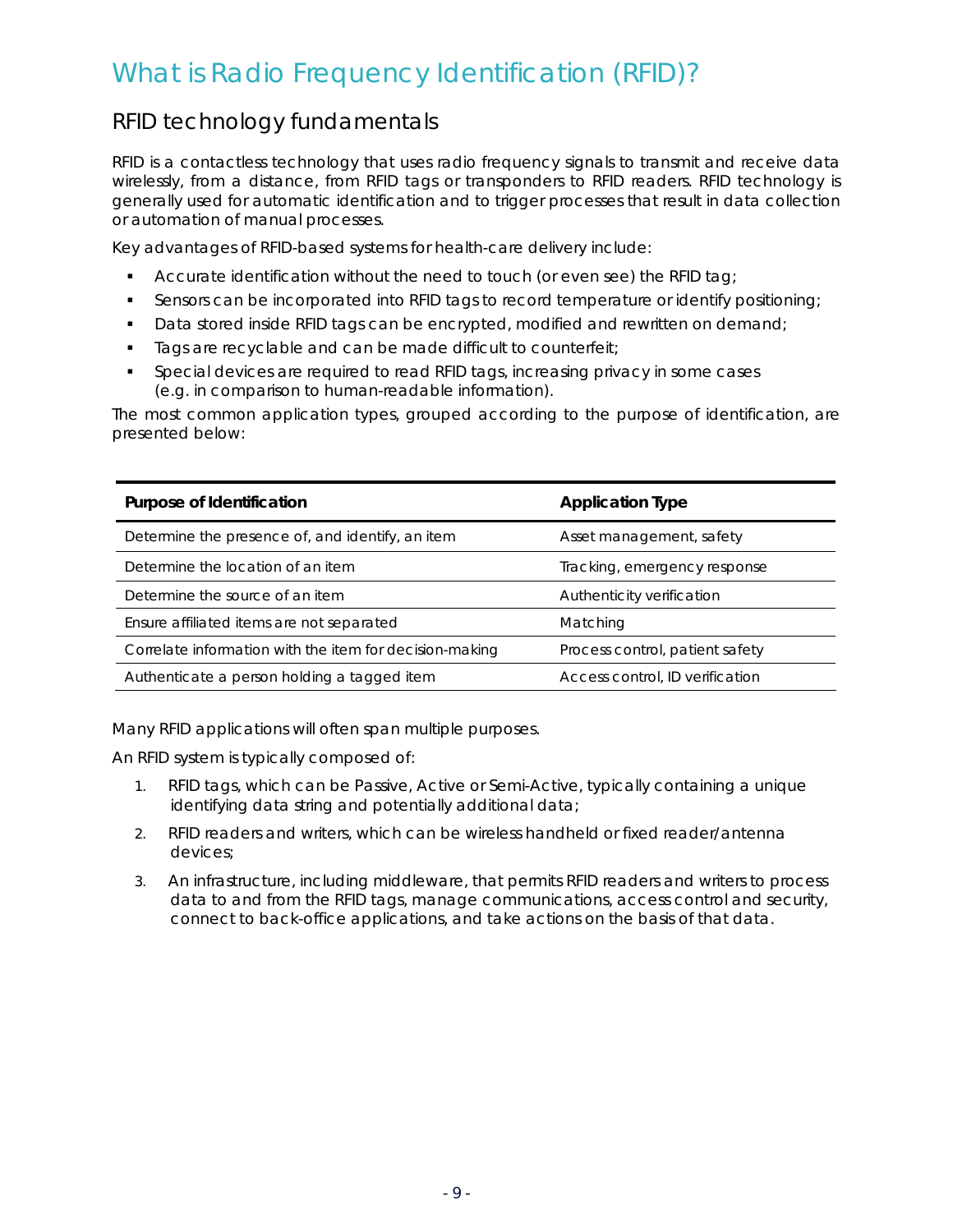

Figure 1 - Typical Passive RFID system

It is important to note that the RFID tag and reader are only the up-front, visible part of an RFID system, which often connects through a wired or wireless network to a back-office application and one or more databases or hospital information systems.

There are some important types and varieties of RFID tags and associated RFID information technologies and systems. These are outlined briefly below.

### **1. Passive vs. Active RFID tags**

RFID tags can be Passive (non-battery powered), Active (battery-powered), or Battery-Assisted Passive (dual mode). Passive tags, which are by far the most common, are the simplest and least expensive to manufacture and use. They contain a chip and antenna on a substrate, typically attached to a label or bracelet, are typically classified within Low-Frequency, High-Frequency or Ultra-High Frequency groupings and comply with standards such as ISO or Electronic Product Code (EPC). To transmit their data payload, passive tags use radio energy supplied by RFID interrogators or readers. Passive tags typically contain small data payloads, can be read-only or read-write, and must be physically close to the reader to communicate effectively (Hi-Frequency tag read-ranges can vary from 3" to 30", Ultra-High-Frequency tags can be read up to 15' to 20' from the reader-antenna). The new generation of Battery-Assisted Passive tags can contain larger amounts of data, and transmit over longer distances.

Active RFID tags, or transponders, contain a battery and can be configured to transmit their information at given time intervals or react to an awakening signal or event. The tag's battery life typically ranges from one year to over five years, depending on the frequency that they transmit data. These tags are much more expensive than passive tags, but provide additional functionality. The tags can be read at longer distances (e.g. 100 to 500 feet), can hold larger amounts of data and can contain integrated sensors (e.g. temperature, motion, tamperdetection, etc.). Some active tags can provide two-way communications using customizable buttons, LED lights or buzzers integrated into the tag, similar to a pager. This technology is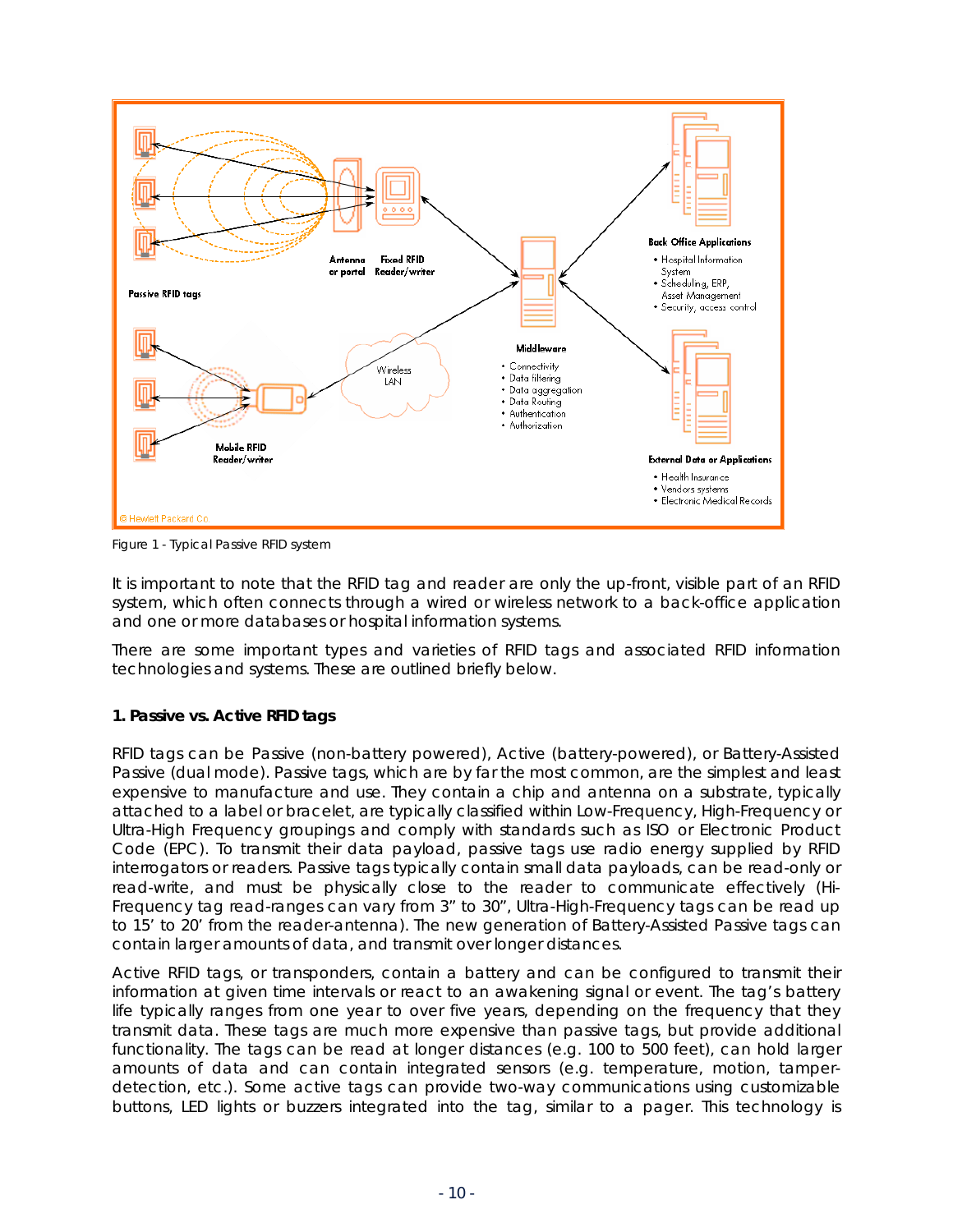typically used in high-value asset management solutions or real-time medical equipment tracking solutions, including detection of presence, zone coverage or real-time location services (RTLS). RTLS systems function in a manner similar to GPS location systems, measuring the signal strength from the tag received by three or more readers and graphically displaying the current or historical location of the tag on a map. Some RTLS systems use proprietary antennas and readers and others can leverage an existing WiFi infrastructure to communicate with the tags. The systems can be configured to provide customized monitoring and alerting of events, such as battery power status, a tag entering a restricted area, a tag falling to the floor, or a tag being removed from an object without authorization.

All of the described types of tags have important implications for privacy and security.

#### **2. Referential vs. non-referential RFID systems**

The term "referential" is used for RFID systems using tags that typically contain a unique "key" or semi-random data string, which allows retrieval of relevant information from an application or database. Referential RFID systems are the dominant type in use today. As suggested by Figure 1 above, the data on the tags serves as a pointer or "reference" to a centralized storage and processing systems located elsewhere on the network. The information stored on the tag allows retrieval of information from the database, file, or document contained in the back-office system, or logic embedded inside a local or remote information system or process. For example, an RFID-enabled proximity card can contain a serial number that, when waved near an antenna connected to a reader, triggers that reader to collect the data and send it to a computer or server where the data is compared against stored values. If there is a positive match, an action is then performed, such as unlocking the door to an office or opening a patient's medical record. If the network is down, the system may not function as desired, as the information contained in the tag may not be sufficient to trigger the desired action.

By contrast, "non-referential" RFID systems are able to store all or some of the data needed for systems operation in the tag's memory, and may contain logic running on mobile devices or the tag itself. This functionality allows decisions to be made based on the information stored in the tag, without any need for linked networks and back-end databases to function, which can prove useful if the network is down, or the data can not be accessed online. Non-referential systems contain functionality to synchronize the information between the tag and a back-office data base or application and encryption is typically used to protect against unauthorized access to the data.

Both types of RFID systems have implications for personal information and privacy.

### **3. Closed vs. Open Loop Applications**

A closed-loop RFID application – the most common type – is any RFID system that is deployed entirely within a single organization, rather than across several organizations. Closed-loop RFID information systems may involve the use of either standards-based or proprietary tags, encoding formats, transmission protocols, and processing middleware.

An open-loop RFID application, by contrast, is intended to function across organizational boundaries, requiring adoption of common standards and information-sharing protocols. RFID deployments for supply-chain management, in which an item is tracked across various organizations in a range of locations, are a classic example of open-loop RFID application.

Just as the authenticity of the RFID-enabled proximity card is verified against a back-end database, the authenticity of a pharmaceutical product may be verified to ensure that the product is not counterfeit. A record of access can be kept for billing purposes or to record the time that someone entered a particular building or room. The travels of an RFID-tagged item can be monitored and tracked across time and distance through periodic reads of the tag and correlation of its unique identification in a database. This is what occurs when RFID-tagged supplies and inventory are shipped from a production facility to a distributor to a retailer, providing visibility and accountability throughout the entire supply chain.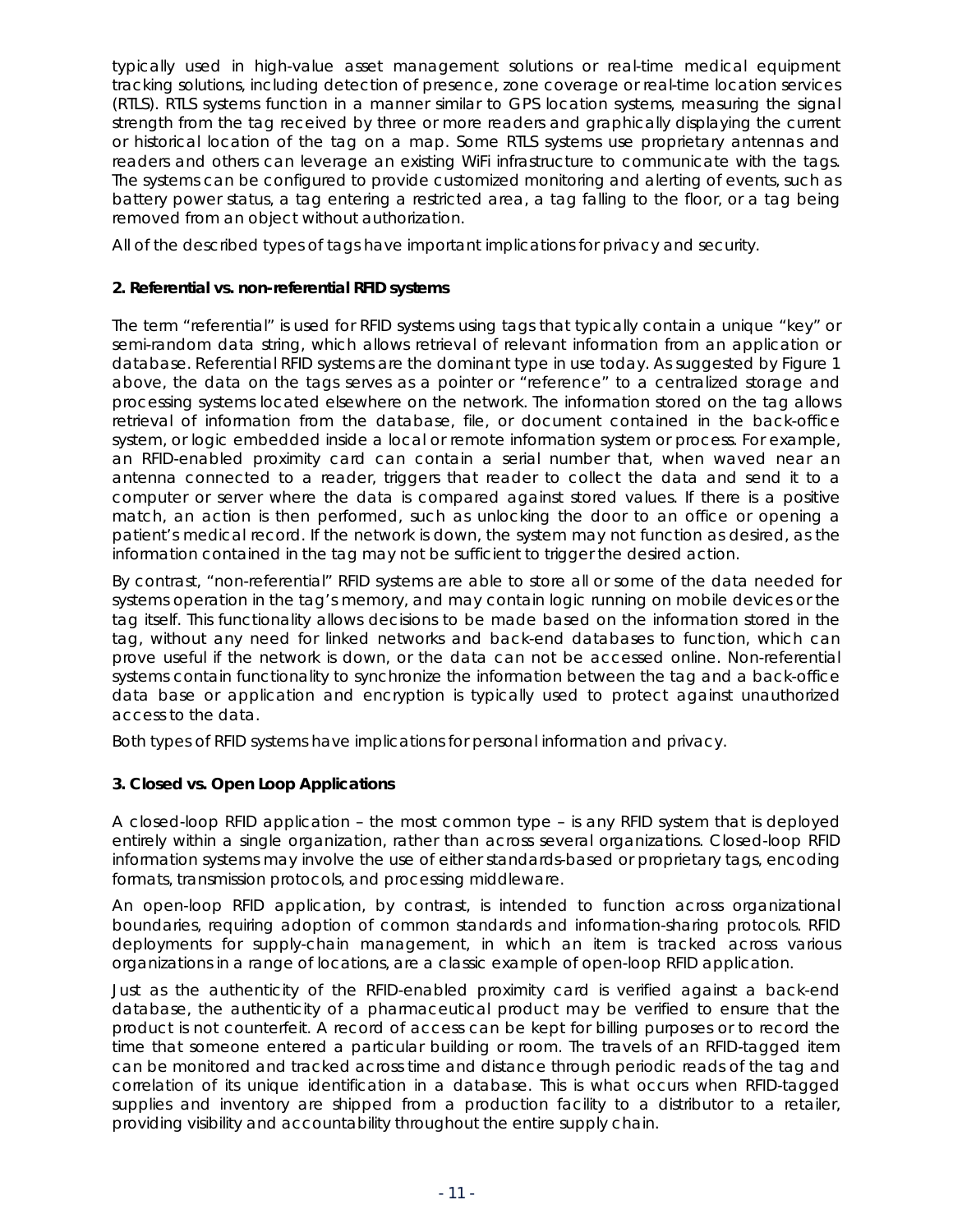#### <span id="page-13-0"></span>**Sample RFID System**



### RFID technology vs bar codes

Bar code systems are commonly used in health-care settings, but are known to have technical limitations such as inaccessibility when a patient covers the wrist band with his or her body or the bar code is curved around a wrist band. In such cases, manual entry of the patient ID is required, or the patient must be awaken or touched to facilitate reading of the bar code, potentially increasing the risk of nosocomial infections. Bar codes also have limited storage space for information and can wear out after protracted use. They do not facilitate modification and updating of information (unless the bar code is reprinted). These limitations consume resources that could otherwise be spent on other tasks, increase the risk of human error, and increase operating costs.

Generally speaking, RFID represents a next-generation improvement over traditional bar codes. Some differences between the two technologies are identified below.

| Barcoding                               | <b>RFID</b>                                               |
|-----------------------------------------|-----------------------------------------------------------|
| Requires line of sight                  | Line of sight not required                                |
| Scan one item at a time                 | Multiple items at a time                                  |
| Inexpensive                             | More expensive                                            |
| Widely used                             | Emerging application in health care                       |
| Standards-based                         | Standards developing                                      |
| Read only                               | Digital, read-write capable                               |
| Depends on external data store          | Can store data or trigger access to<br>external data      |
| Provides licence plate information only | Can store relevant data (Serial #, loc.,<br>status, etc.) |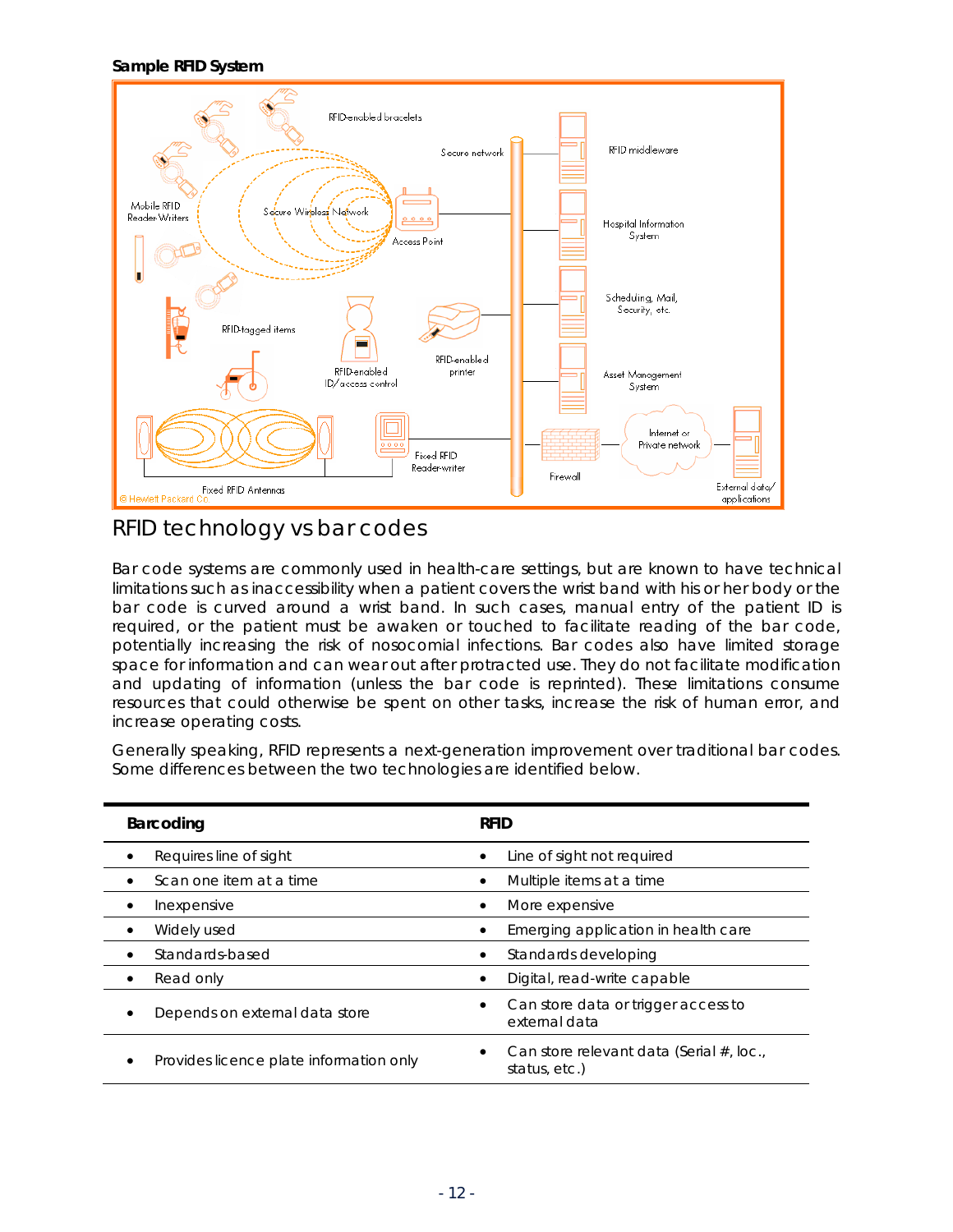## <span id="page-14-0"></span>RFID and Privacy

### RFID implementation considerations

There are five general implementation issues associated with deploying RFID technology:

- 1. Cost The cost of the technology (tags, readers, middleware, consulting, operational process design, troubleshooting, training, etc.) will impact return on investment (ROI) and value.
- 2. Integration with hospital information or other back-office systems Legacy information systems may need to be modified or re-engineered to accommodate the RFID system, technology, and information.
- 3. Reliability Depending on the operating environment, the intended purposes, the technology contemplated, and the deployment method being considered, RFID technologies may not deliver sufficient accuracy or performance results to be suitable for mission-critical applications and uses.
- 4. Security RFID tags are susceptible to many of the same data security concerns associated with any wireless device<sup>[9](#page-14-1)</sup>. Passive tags in particular are considered to be "promiscuous" - automatically yielding their data to any device that queries the tag, raising concerns about skimming, interception, interference, hacking, cloning, and fraud, with potentially profound implications for privacy. While a variety of security defenses exist, such as shielding, tag encryption, reader authentication, role-based access control, and the addition of passwords, these solutions can raise complexity and costs.
- 5. Privacy If RFID tags contain personal information, which could include health information, or data linked to personally identifiable individuals, without the proper security or integrity mechanisms in place, privacy interests become engaged. Personal health information is among the most sensitive types of information. As such, it requires stronger justifications for its collection, use and disclosure, rigorous protections against theft, loss and unauthorized use and disclosure, strong security around retention, transfer, and disposal, and stronger, more accountable governance mechanisms.

### Privacy-relevant properties of RFID systems

1

There are certain fundamental properties of all RFID information systems that are particularly relevant to privacy, regardless of the specific technology, application type, or deployment scenario.

- 1. Health-care providers must realize that RFID systems are a key part of an overall information system. Consequently, a holistic systems approach to privacy is warranted, rather than a strict focus on the interaction between tag and reader.
- 2. RFID tags contain unique identifiers, indicating not only the presence of an object, like an anti-theft tag, or a class of objects, like a product bar code, but also an individualized serial number. The ability to uniquely identify individual items has privacy implications when those items can through inference automatically be associated with people.
- 3. RFID tag data can be read (and sometimes written) at a distance, without 'line-of-sight' and through many camouflaging materials, potentially without the knowledge or consent

<span id="page-14-1"></span><sup>9</sup> For a discussion about various forms of wireless technologies and the privacy and security considerations in their use, see *IPC Fact Sheet #14 - Wireless Communication Technologies: Safeguarding Privacy & Security* (August 2007), available at: **www.ipc.on.ca/images/Resources/up-1fact\_14\_e.pdf**.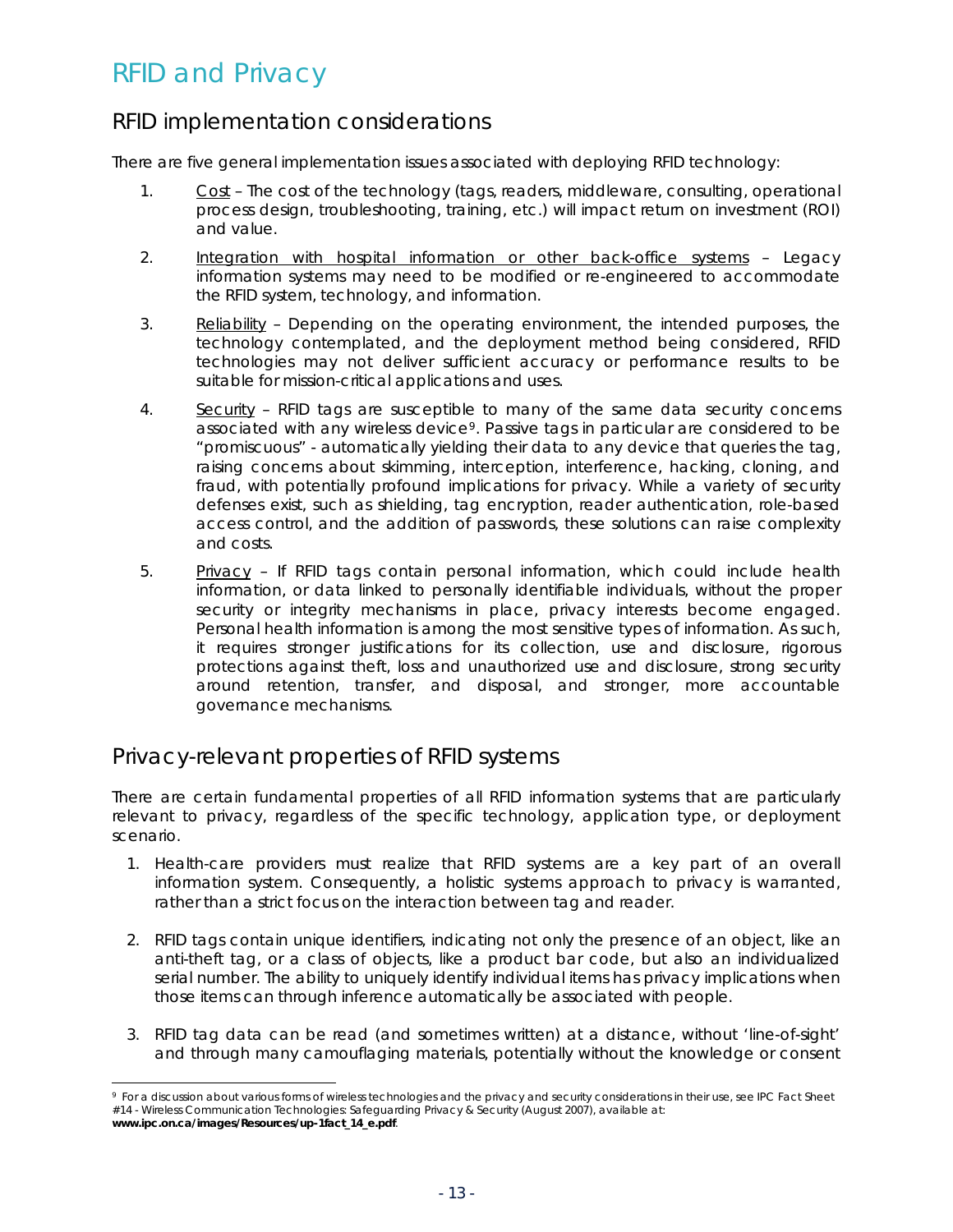<span id="page-15-0"></span>of the individual who may be carrying the tag. This has potent implications for informed consent.

4. RFID information systems can also capture time and location data, upon which item histories and profiles can be constructed, making accountability for data use critical. When such systems are applied to people, it may be viewed as surveillance (or worse, depending on what is done with the data).

To first understand privacy and security risks, and then to mitigate these risks, we must always follow the (personal) data as it flows throughout the entire information system: what data is collected, how and for what purposes, where it is stored, how it is used, with whom it is shared or potentially disclosed, under what conditions, and so forth. This is referred to as the information life-cycle, and the disposition and governance of personal health information throughout its lifecycle lies at the heart of most information privacy concerns in the health care environment.

RFID systems are, fundamentally, information systems put in place by organizations to automatically capture, transmit and process identifiable information. Informational privacy involves the right of individuals to exercise control over the collection, use, retention and disclosure of *personally* identifiable information by others. There are inherent tensions between the, at times, competing interests of organizations and individuals over the disposition of the information, especially over the undisclosed or unauthorized revelation of facts about individuals and the negative effects they may experience as a consequence.

As was described in a recent European study on the many uses of RFID technology, RFID information technologies can exacerbate a power imbalance between the individual and the collecting organization.[10](#page-15-1)

### General approach and framework to building privacy in early

Building privacy into information systems and technologies, whether RFID-enabled or not, begins at the top of the organizational decision ladder, and at the early stages of project design and implementation. A comprehensive, multidisciplinary approach is required. The steps outlined here provide a high-level approach and general framework for building privacy into information technologies and systems.

As a framework, it is useful for general orientation and planning purposes, and may be used as a starting point for deeper analyses, according to the specific objectives, operational characteristics, and other parameters of the RFID proposal or project in question.

- 1. Clearly define, document and limit purposes for collecting and using personal data, in order to minimize the potential for privacy invasion. The purposes identified should meet the tests of necessity, effectiveness, proportionality, and no-less invasive alternative.
- 2. Develop a comprehensive and realistic project management plan, with the pivotal involvement of a knowledgeable privacy officer, with sufficient authority and resources.
- 3. Identify all information security and privacy risks throughout the data life-cycle, including risks from inside the organization as well as external sources.
- 4. Conduct a comprehensive Privacy Impact Assessment (PIA) of the entire system at the conceptual, logical and physical stages of its development, with a clear plan and timetable for addressing identified risks.
- 5. Build privacy and security in at the outset. This means incorporating the principles of fair information practices into the design and operation of an RFID information system, and the policies that govern its operation.[11](#page-15-2)

1

<span id="page-15-2"></span><span id="page-15-1"></span><sup>&</sup>lt;sup>10</sup> See RFID and Identity Management in Everyday Life: Striking the balance between convenience, choice and control, study by the (July 2007) European Parliament Scientific Technology Options Assessment (STOA), IPOL/A/STOA/2006-22.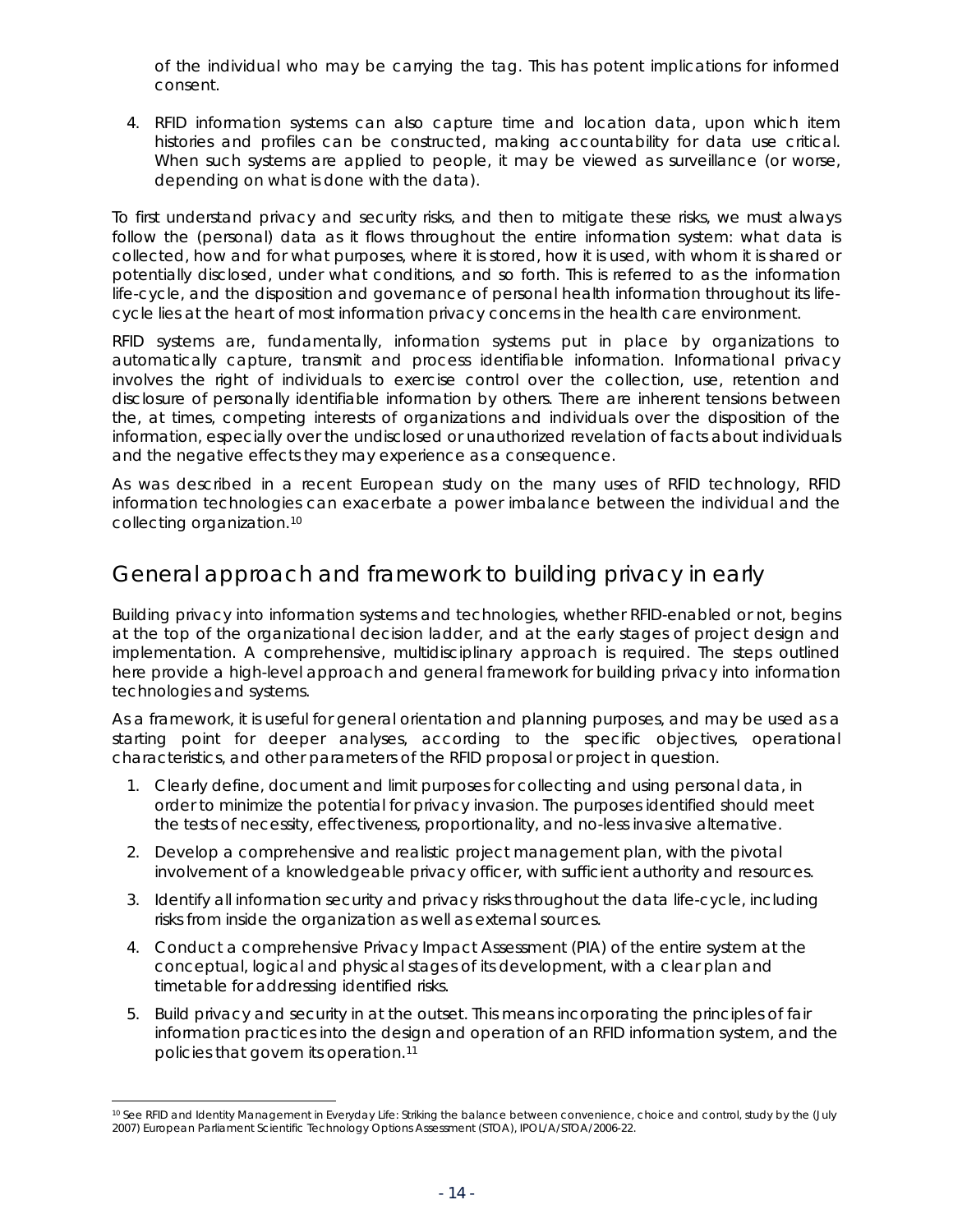- 6. Implement appropriate operational and systematic controls that can be measured and verified, ideally by independent entities, if necessary.
- 7. Review the operation and effectiveness of the RFID system, as well as related networking, data storage, wireless transmission, and data backup systems on a regular basis.

RFID systems may need to be highly customized to support the business processes they automate, and will depend on the types of back-office systems, medical information system, scheduling or similar support systems they must interface with. In many cases, a "one-size-fits-all" approach will not work across all health care implementations. Good privacy and security practices, integrated with strong project management skills, can help health-care providers manage RFID risks to an acceptable level.

The section that follows goes into more detail on the privacy considerations specific to the RFID health-care application.

11 See *Privacy Guidelines for RFID Information Systems* (June 2006), available at: **www.ipc.on.ca/images/Resources/up-rfidgdlines.pdf** and related materials at: **www.ipc.on.ca/index.asp?navid=67&fid1=16**.

1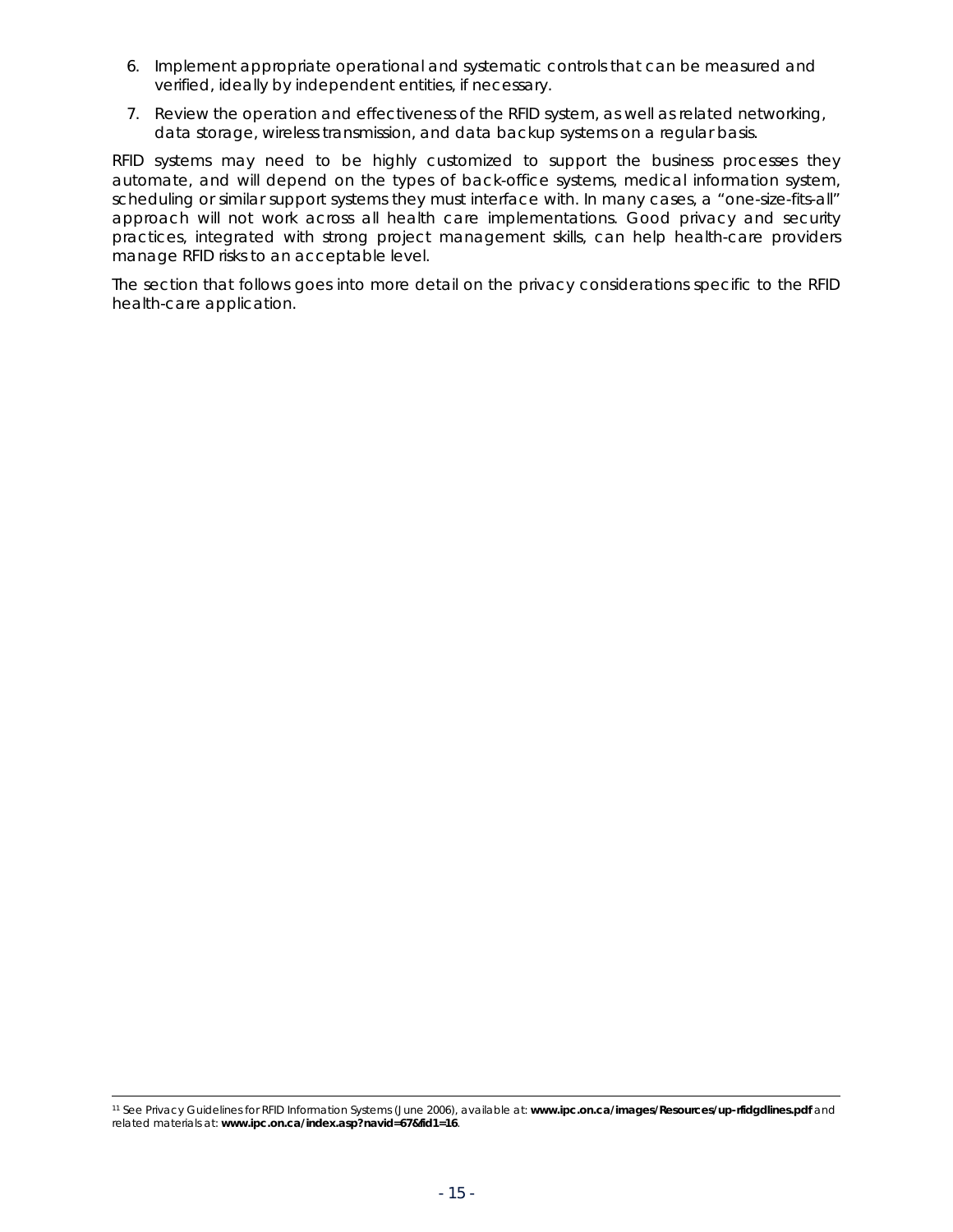## <span id="page-17-0"></span>RFID Applications in the Health Sector

Health-care providers around the world have been using or testing RFID technology in a variety of contexts for several years. For example, RFID technology has successfully been used to tag pharmaceutical products to reduce the risk of counterfeit medications use in the United Kingdom.

RFID is also proving to be very useful in identifying patients, increasing safety and reducing incidents of mistaken identity during critical surgery. It is being successfully used to locate patients needing extra care, such as the elderly, or patients suffering from Alzheimer or memory loss.

Medical equipment is being more rapidly located and tracked within health-care facilities, leading to more effective use of resources. Waste management has been improved through the use of RFID.

From a privacy point of view, the single most relevant consideration is whether and to what extent the RFID-related data collected or generated from the tags may be characterized as personally identifiable (health) information. To the extent that it is (or could be) personally identifiable data, then legal and regulatory privacy requirements are invoked.

For this reason, we have organized some of the known RFID technology deployments into three broad categories of increasing privacy relevance and concern:

- 1. Tagging things;
- 2. Tagging things linked to people; and
- 3. Tagging people.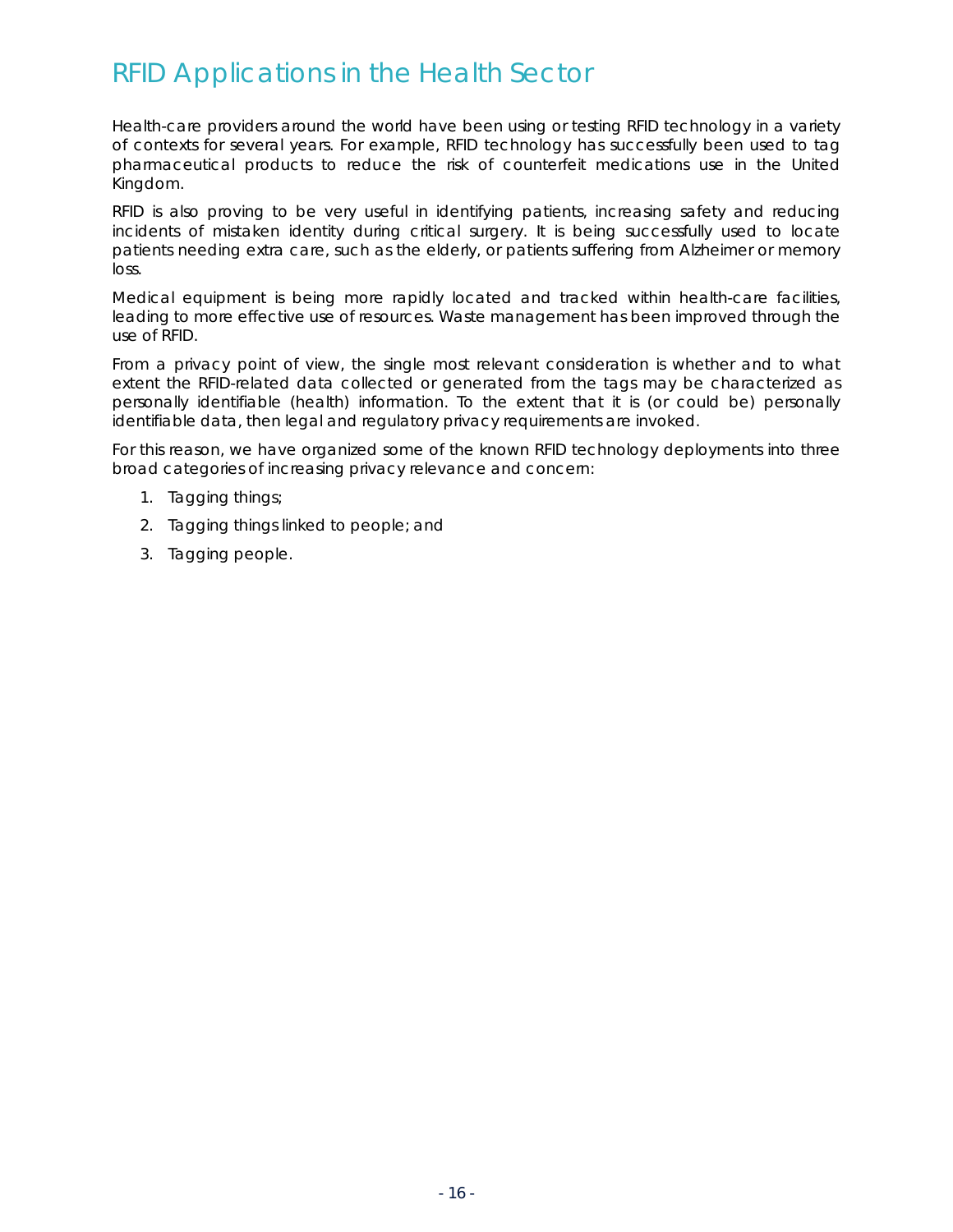### <span id="page-18-0"></span>Tagging *things*

RFID technologies have proven to be ideal for identifying and locating *things* because they increase the reading accuracy and visibility of tagged items far beyond bar codes and other labels. The results can include greater efficiency for automating inventory processes, finding misplaced items, and generally keeping better track of things as they move through their lifecycles.

Automatic identification remains the basis of all RFID information systems, but specific applications may be variously described as asset management, tracking, authenticity verification, matching, and process or access control, depending on the context and circumstances. Application types are not mutually exclusive: an implementation or deployment can combine elements of several application types. For example, RFID-based information systems that both identify *and* locate tagged items combine asset management with tracking (real-time or otherwise).

All of these application types are currently being used by health-care providers, many of which are large institutions with complex asset management and logistical requirements.

Sample RFID health-care deployment scenarios that involve the tagging of *things* include:

- **Bulk pharmaceuticals;**
- Inventory and assets (e.g. trolleys, wheelchairs, medical supplies);
- $\blacksquare$  Medical equipment and instruments (e.g. infusion pumps, wheelchairs);
- **Electronic IT devices (e.g. computers, printers, PDAs);**
- **Surgical parts (e.g. prosthetics, sponges);**
- Books, documents, dossiers and files;
- Waste and bio-hazards management.

One of the key reasons for introducing RFID-based automatic identification technologies and systems is often to *improve operational efficiency*. The integration of RFID technology with business intelligence and analytics systems has proven the benefit of leveraging this technology for business process improvement.

RFID-tagging and tracking of items has also been shown to save valuable staff time and costs associated with manual data collection and input (especially when it is routine and repetitive), and also with physical searches for misplaced or lost items. Further, RFID-tagged assets and items can help reduce human errors and mistakes, as well as improving auditability and accountability, resulting in better quality health-care services.

Efficiency gains may also be realized from more accurate and up-to-date inventory accounting, and from reduced "shrinkage" of valuable assets.

Many pharmaceutical RFID tracking and tracing initiatives are underway in the U.S., E.U., and Asia. Pharmaceutical "drug e-Pedigrees" have become the subject of considerable attention by the health care and RFID industries, as well as by government health regulatory and licensing agencies across North America.

A drug pedigree is a statement of origin that identifies each prior sale, purchase or trade of a drug product, including the date of these transactions and the name and addresses of all parties to them.

The U.S. Food and Drug Administration (FDA) e-Pedigree requirements were outlined in a 1988 set of FDA regulations enacted following the passage of the Prescription Drug Marketing Act (PDMA) of 1987, created to address problems of drug counterfeiting in the pharmaceutical supply chain. Pharmaceuticals can travel through many different points in the distribution chain from the factory to a pharmacy or hospital, creating a significant counterfeit drugs issue. To address these issues and ascertain proper "chain of custody," the FDA has been investigating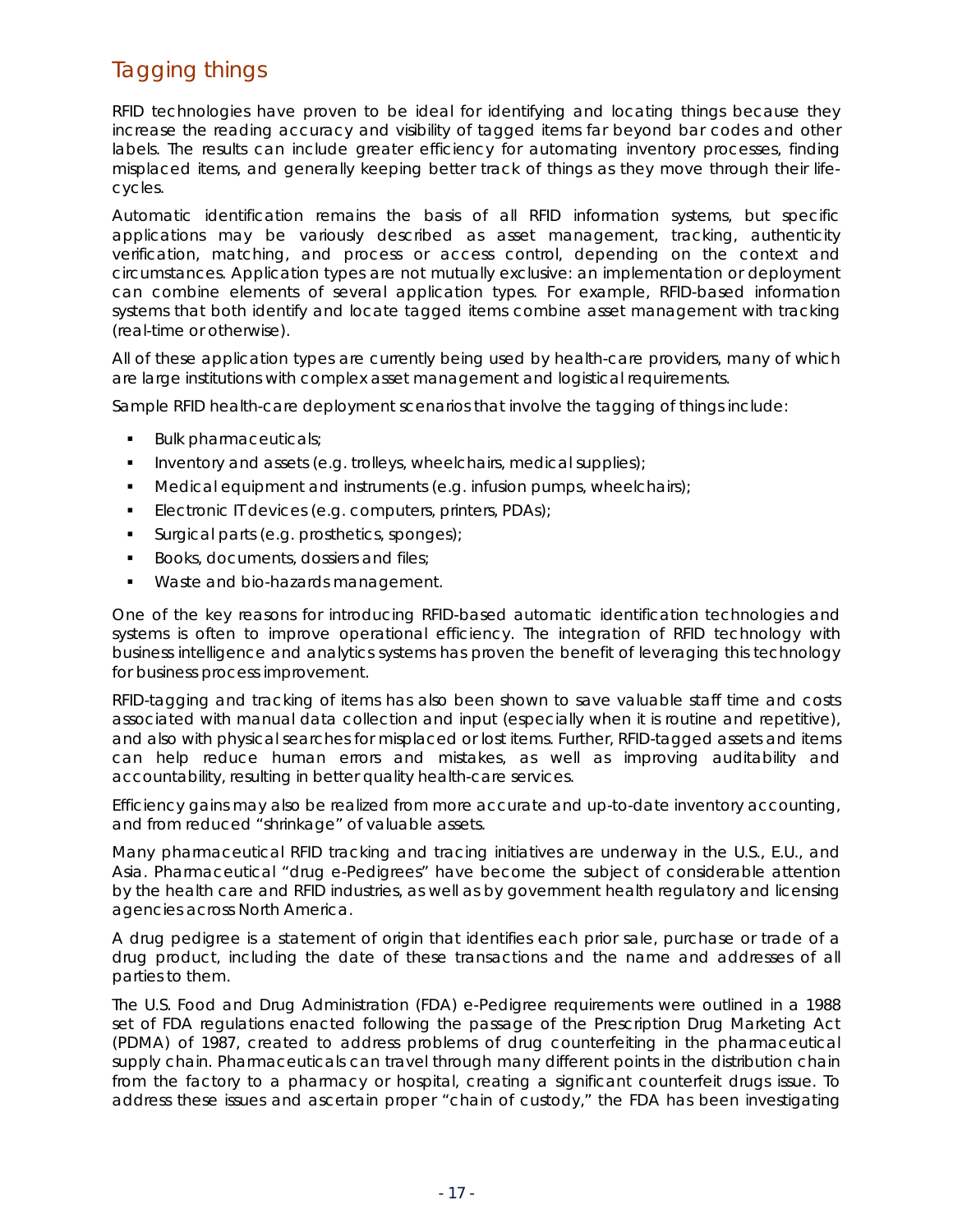<span id="page-19-0"></span>the use of RFID technology to increase supply chain security. At the time, the FDA anticipated that the e-Pedigree would be achievable by 2007.

The broad intent is to provide a documented chain of custody for high-value pharmaceuticals, from the production plant through to the dispensary, as well as the return and disposition of pharmaceutical items. In addition to automating the identification, documentation and pharmaceutical supply-chain management processes, drug pedigrees are also expected to help minimize incidence of counterfeiting and diversion, and to facilitate recalls.

Drug pedigree requirements can be fulfilled through traditional paper methods, but RFID technologies, combined with networked databases, offer a more automated, secure, and trusted way to establish such a pedigree.

#### **Privacy Considerations**

Generally speaking, the business of identifying and tracking inventory and objects does not involve collection, use or retention of personally identifiable information. The uniquely identifying data stored on the RFID tags, which are read by interrogators, transmitted across networks, processed by middleware, stored in logs, shared with third parties, and acted upon in the context of relevant business processes, refers exclusively to "things" in a manner analogous to a product serial number. Accordingly, if there is no personally-identifiable health information, then privacy does not come into play.

In February 2004, the U.S. Food and Drug Administration recognized the potential of RFID information technologies to combat counterfeit pharmaceuticals and to provide more effective fulfillment of U.S.-mandated drug pedigree requirements.<sup>[12](#page-19-1)</sup> In November 2004, the FDA issued a report recommending that drug makers use RFID to track bottles of the most commonly counterfeited drugs, with eventual extension to more drugs over time.[13](#page-19-2) The FDA also published a guidance policy around the use of RFID in the pharmaceutical industry, which states, *inter alia* that:

- RFID tags are attached only to immediate containers, secondary packaging, shipping containers and/or pallets of drugs that are being placed into commerce;
- **•** Drugs involved will be limited to prescription or over-the-counter finished products;
- RFID will be used only for inventory control, tracking and tracing of products, verification of shipment and receipt of such products, or finished product authentication;
- The tags will not contain or transmit information for the healthcare practitioner or the consumer;
- The tags will not contain or transmit advertisements or information about product indications or off-label product uses.

The scope of the FDA's guidance makes clear that personally-identifiable information is not involved in the pharmaceutical supply chain management, and hence, privacy issues, do not come into play.

#### **Examples of RFID Uses**

The following examples provide a glimpse into the broad range of uses for which RFID technologies may be deployed by tagging things:

<span id="page-19-1"></span><sup>1</sup> 12 *COMBATING COUNTERFEIT DRUGS: A Report of the Food and Drug Administration* (February 18, 2004) available at: **www.fda.gov/oc/initiatives/counterfeit/report02\_04.pdf**.

<span id="page-19-2"></span><sup>13</sup> Radiofrequency Identification Feasibility Studies and Pilot Programs for Drugs, Guidance for FDA Staff and Industry, Compliance Policy Guides, Sec.400.210, *Radiofrequency Identification Feasibility Studies and Pilot Programs for Drugs*, November 2004, available at: **www.fda.gov/oc/initiatives/counterfeit/rfid\_cpg.html**.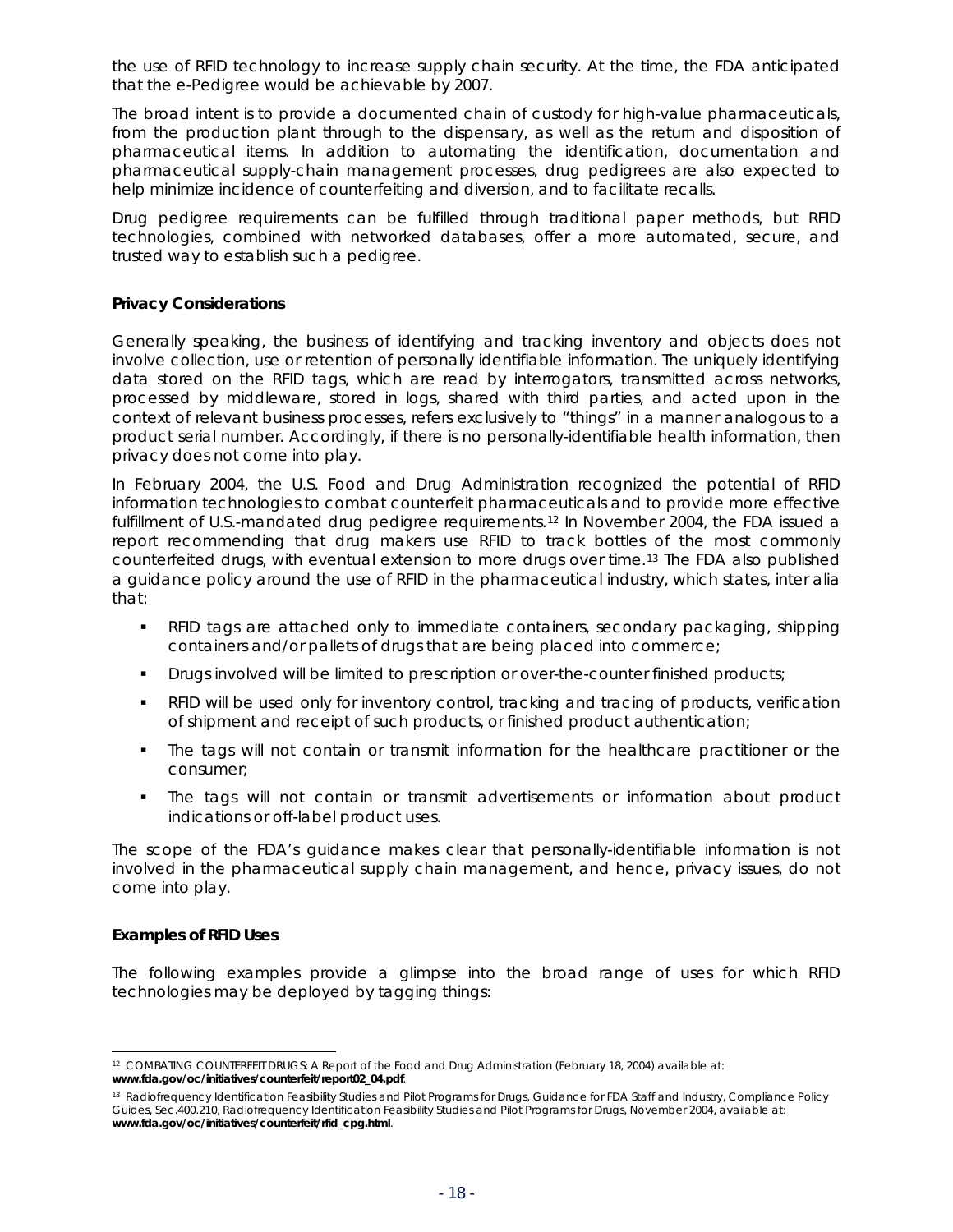High Value Mobile Equipment: The ambulatory care center of a large Boston-area hospital is using RFID to track and maintain more than 1,500 units of high-value mobile medical equipment, including wheelchairs, gurneys, portable oxygen tanks, intravenous (IV) pumps and defibrillators. The prices of these assets range from a few hundred dollars apiece to several thousand, and many of them, such as IV pumps and wheelchairs, need to be maintained on a regular schedule.

Cardiology Devices: A Detroit Medical Center is installing an RFID deployment to track the institution's growing number of medical devices. The RFID solution will be deployed for the cardiology group. Fourteen RFID-enabled cabinets will be installed to store implantable stint devices. The goal is to streamline and automate the management of these devices. Time lost to the current manual processes will be recaptured, and the documentation of device usage and expiration will be made more accurate.

Infusion Pumps: A large health-care system in Georgia is deploying an RFID asset-tracking system to improve management and utilization of thousands of tagged infusion pumps and other highvalue equipment.

Location Tracking: According to one RFID vendor, a large, multi-hospital health-care provider is installing a real-time location system that uses hybrid Radio Frequency tags, combined with infrared (IR), to pinpoint the exact room in which an asset is located. The health-care provider has performed a beta test of the RF-IR system in which each hospital room is fitted with a Room Locator, an IR transmitter designed to send a location-identifying code.

Surgical Sponges: An independent organization, "No Thing Left Behind," is half-way through clinical trials testing RFID-enabled sponges, interrogators and companion software, in surgical cases in five different medical centers across the United States. The No Thing Left Behind project's overall objective is to help hospitals, surgeons, perioperative care nurses and patients work together to ensure that surgical tools used in an operation are never left inside a patient. Recent studies have estimated that cases of surgical objects left in patients occur in between one out of every 100 to one out of every 5,000 surgical procedures. Other studies have shown that two-thirds of all retained foreign bodies are surgical sponges.

Medical Waste: Hospitals deal with hazardous waste on a daily basis, so a comprehensive system is necessary to manage and dispose of it safely and efficiently. Usually outsourced to service providers, waste management is a matter of concern to many hospitals. They are unable to control the vendor's work processes and can't be certain if wastes will be handled in compliance with the work contract or local legislation. One RFID solution for waste management provides proof-of-delivery and receipt, as well as location tracking and activity records to ensure the integrity. Sealed waste containers are tagged with locked RFID bands that keep track of the container movements, ensuring that potentially hazardous waste is not compromised en route to the waste management plant from the hospital. At the destination plant, the RFID bands automatically transmit information such as the arrival time, quantity and weight of waste back to the hospital for accountability.

Robotic Hospital Helpers: A Pittsburgh company has developed a hospital robot to perform such mundane but vital tasks as retrieving and delivering drugs and test specimens. Now, six of the more than 34 hospitals already using the robots are testing an RFID-enabled version, which carries an RFID interrogator used to locate RFID-tagged assets as it moves around a hospital. The robot finds its way around a hospital through the use of a facility map saved to its memory.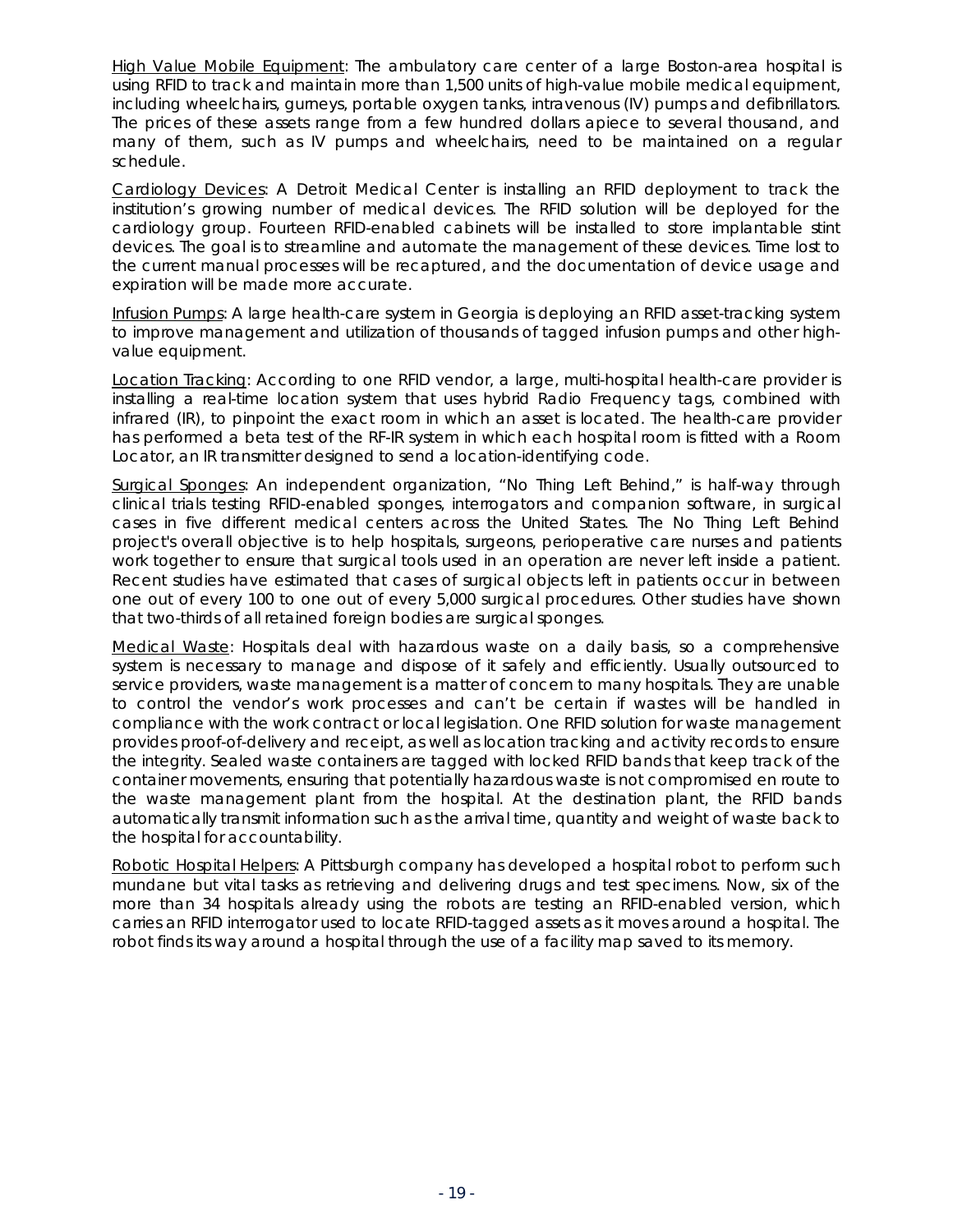#### <span id="page-21-0"></span>**Guidance**

Generally speaking, where there is no personally identifiable information collected or used by an RFID-based information system, and little likelihood or risk of RFID-generated data becoming personally identifiable information, then there are no privacy issues and, in Ontario, the provisions of *PHIPA* do not come into play.

In a similar manner, to the extent that pharmaceutical tagging and e-pedigree programs remain strictly a (bulk) supply-chain management issue, ending at the dispensary, the privacy implications are minimal, while the benefits may be considerable. The application of clear rules and guidance by regulatory agencies, such as by the FDA<sup>[14](#page-21-1)</sup>, will help to provide additional assurance and confidence that privacy interests are not engaged.

l

<span id="page-21-1"></span><sup>14</sup> For more FDA info and guidance, see **www.fda.gov/oc/initiatives/counterfeit/**.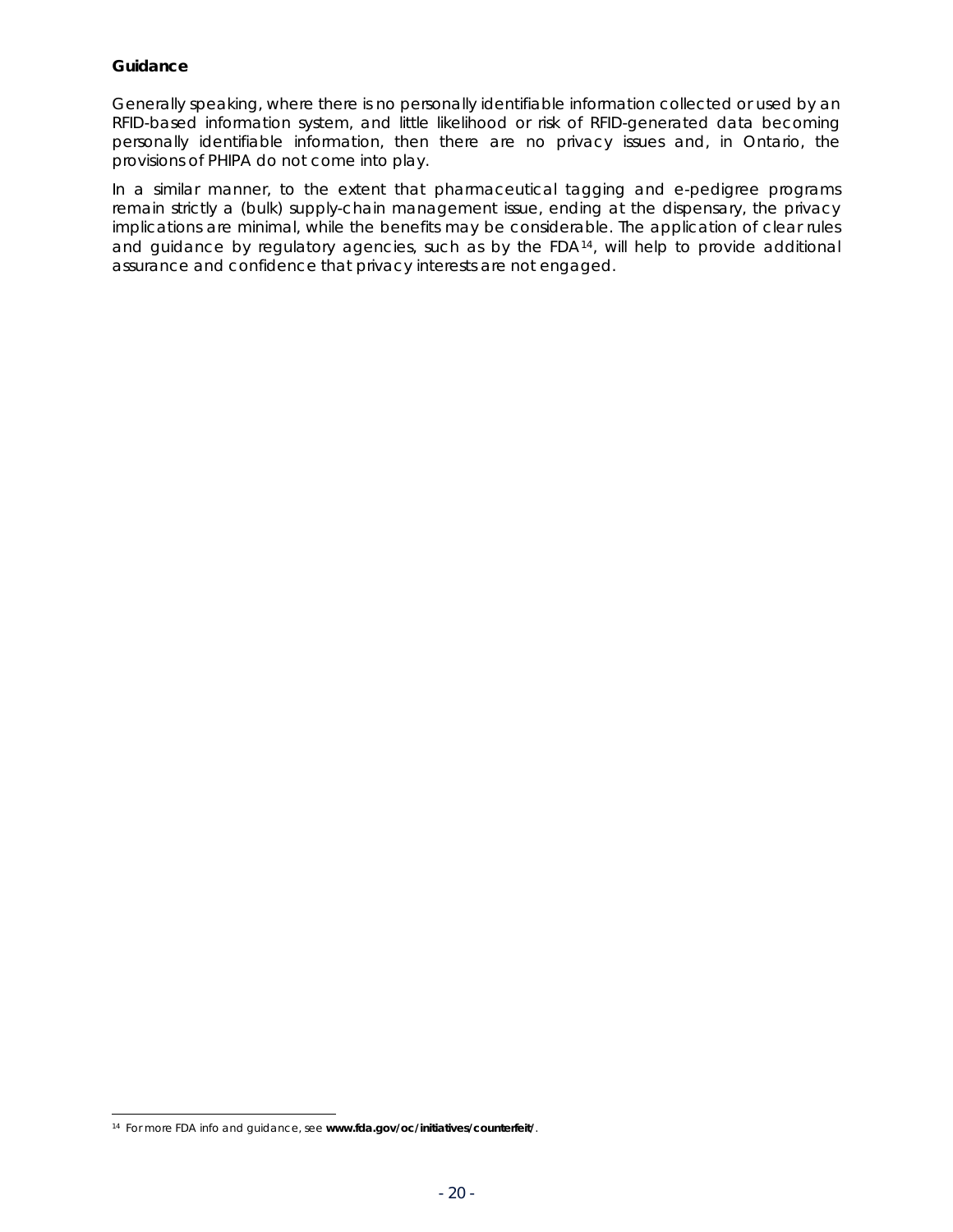### <span id="page-22-0"></span>Tagging things *linked to people*

The next class of RFID technology uses involve RFID tagging of items that are (or may be) linked to identifiable individuals and to personal information, usually on a more prolonged basis (ranging from one week in the case of tagged garments, to several years or longer in the case of patient dossiers).

Some RFID deployment scenarios that involve tagging things linked to *people* include:

- Medical equipment being used by patients, visitors or staff;
- Readers, tablets, mobile and other IT devices assigned to staff;
- **Access cards assigned to staff or visitors;**
- **Smart cabinets;**
- Devices, garments, or spaces (rooms) assigned to patients;
- Blood samples and other patient specimens;
- Patient files and dossiers; and
- **Individual prescription vials.**

In each usage scenario, the main purpose of the tagging is to identify and track objects, as before, but the relative permanence of the tag, the nature and amount of the data collected, and the strength of the data's linkage to identifiable individuals may invoke privacy issues and concerns.

#### **Privacy Considerations**

Increasingly, RFID tags are being attached to items that are, or may be, linked to individuals. Privacy interests become progressively engaged with the strength and ease of this linkage, along with the sensitivity of the linked data. The same basic properties that make RFID information technologies and systems so useful for inventory control and supply management purposes can impact individual privacy when that tracking and control extends to individuals, especially when informed consent is lacking.

There are asset identification, tracking and management scenarios that could involve a link with personally identifiable information. For example: all touch-points or interactions with tagged items (and the data generated) by staff might be logged for audit and accountability purposes, engaging employee privacy interests. Tagged assets could also be temporarily assigned to individuals (beds, rooms, equipment) and, if they are mobile items, can become a proxy for tracking people through inference. Even if the data on an RFID tag is encrypted or otherwise unintelligible, the tag can still be used as a basis for tracking and its history correlated with personally identifiable information from another system. This could happen, for example, when use of an RFID-enabled visitor access card is correlated with a video capture of the bearer, at access points or other chokepoints.

Some RFID tags are re-writable and re-usable. If data about an individual, such as a patient identifier or drug prescription, is written locally to the tag, then it is possible it may be read and used in an unauthorized manner if it is not properly secured or destroyed.

If the RFID-tagged item *travels* with the individual, then extensive tracking and monitoring of the item is tantamount to tracking and surveillance of that individual. In the case of access cards, the threats and risks extend to hacking and cloning of the embedded RFID tags, allowing unauthorized individuals to effectively access secure spaces and to commit identity theft.

Unauthorized identification, tracking, surveillance, and profiling of individuals are very serious privacy issues. In addition, security issues related to RFID tags, including skimming eavesdropping, interception, interference, tampering, cloning and misuse, can also impact individual privacy (as well as the operations of health-care providers).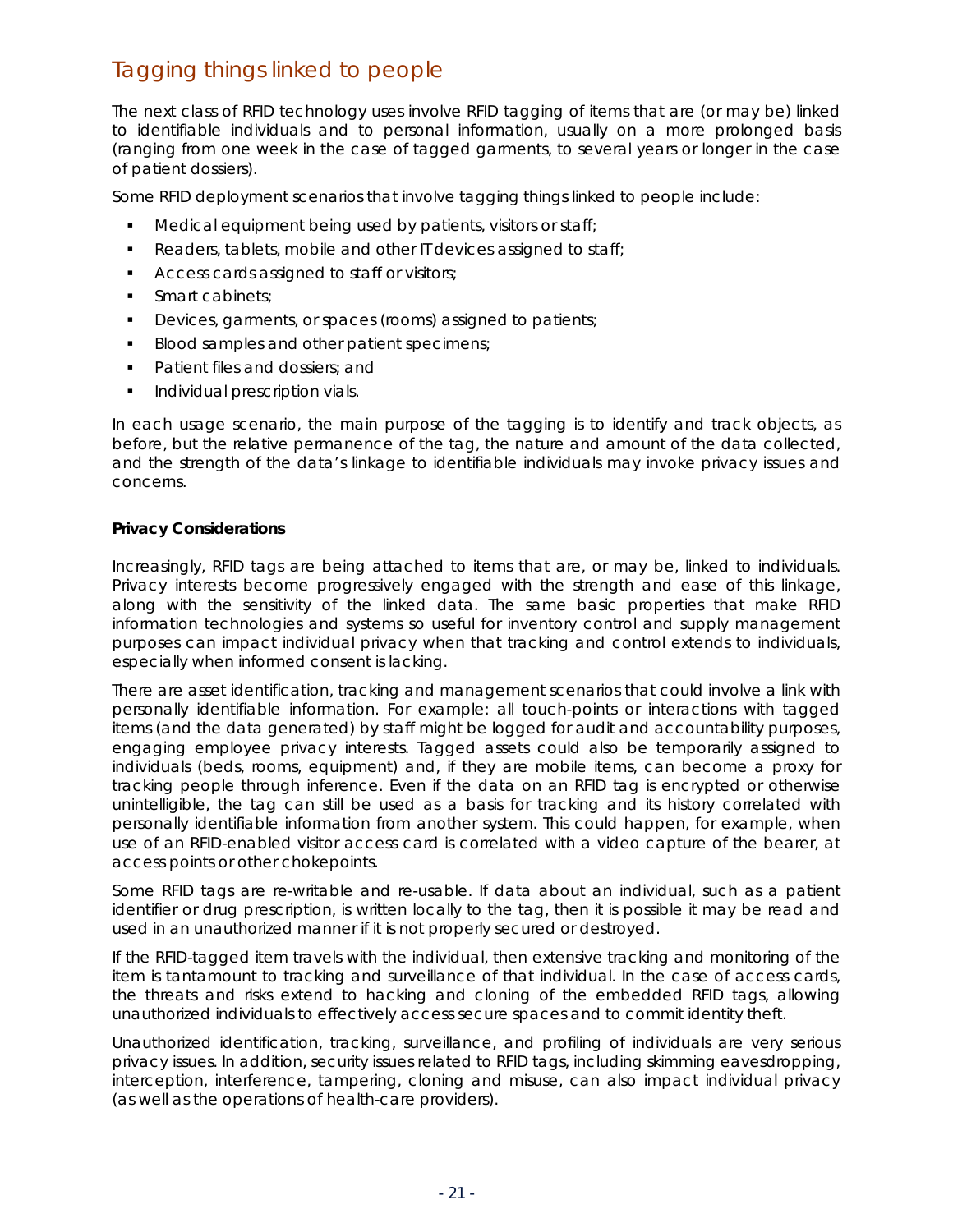<span id="page-23-0"></span>As noted earlier (see "referential vs non-referential systems"), RFID tags do not always contain personally identifiable information, such as a person's name. In most cases they encode some semi-random unique alphanumeric string that can serve as a pointer, or index key, to a person's linked identifiable information, such as a medical or transaction record stored in a networked database (perhaps even transmitted offsite and controlled by third parties). RFID readers – often mobile – read tag data and use it to trigger an action, such as to display and record the tag contents, or to "look up" and retrieve (and use) data corresponding to the tag ID.

Readers themselves, or any RFID-enabled portable computing and communications device, may be assigned to health-care personnel to help them collect and transmit data stored on tags elsewhere. Usually this is intended to help staff accomplish their tasks faster and more efficiently, but the data collected can then be correlated with the personnel ID or role, and used to establish audit trails and to enhance accountability.

Generic (i.e., blank) RFID-embedded access cards many not serve as identity cards, yet their assignment to staff and permissible uses are controlled centrally. Typically, there is some linkage with identified individuals (i.e., the bearer), and all uses and attempted uses of the cards are routinely collected and retained in logs. This allows for the possibility of detailed profiles to be constructed.

Tagging patient specimens and other waste for proper handling or disposal may actually enhance privacy if the alternative involves labeling the item with human-readable personallyidentifiable information or bar codes. As usual, much depends upon the strength of the linkage to the patient and the ease with which parties may make that connection (e.g. database access). In general, however, any tagged file or item that must be linkable to an individual, yet be passed around to multiple parties in a privacy-preserving manner (e.g., admission slip, test results, survey results/feedback, files, etc.), could potentially benefit from the deployment of RFID technology.

While the concern here is with the privacy and security issues related to RFID technologies, there will be very justifiable and defensible health care-related reasons for deploying such technologies even where there are informational privacy implications. In these circumstances, it is important that the benefits be demonstrable, the privacy risks identified and properly mitigated, and the entire system developed and deployed in a transparent, and responsible manner.

### **Examples of RFID Uses**

The following deployment examples provide a glimpse into the broad range of uses for which RFID technologies for tagging things linked to people may be deployed:

Hand-washing compliance: To reduce the spread of infections, a new automated handsanitizing system uses RFID to monitor how well health-care workers wash their hands. The wash cycle automatically starts when the caregiver's hands are inserted into the machine's cylindrical openings. Health-care-associated infections affect nearly 2 million individuals annually in the U.S., and are responsible for approximately 80,000 deaths each year, according to a guide published by the Centers for Disease Control and Prevention (CDC), in collaboration with the Infectious Disease Society of America (IDSA) and the Society of Healthcare Epidemiology of America (SHEA). The transmission of health-care-related pathogens most often occurs via the contaminated hands of health-care workers. When washing hands, a caregiver wearing an RFID badge is identified by the machine's RFID interrogator. The device records the date and time, as well as the beginning and end of the wash cycle, then communicates that information to the database. If a caregiver removes the hands before the 10-second cycle finishes, the interrogator transmits this information to the back-end database. Hospital administrators can then run departmental statistics and other compliance reports to determine which caregivers have completed the washing cycles.

Smart Cabinets: Texas University Medical Center researchers are using RFID to manage the supply of chemicals and other materials used in biology research. The Center has installed two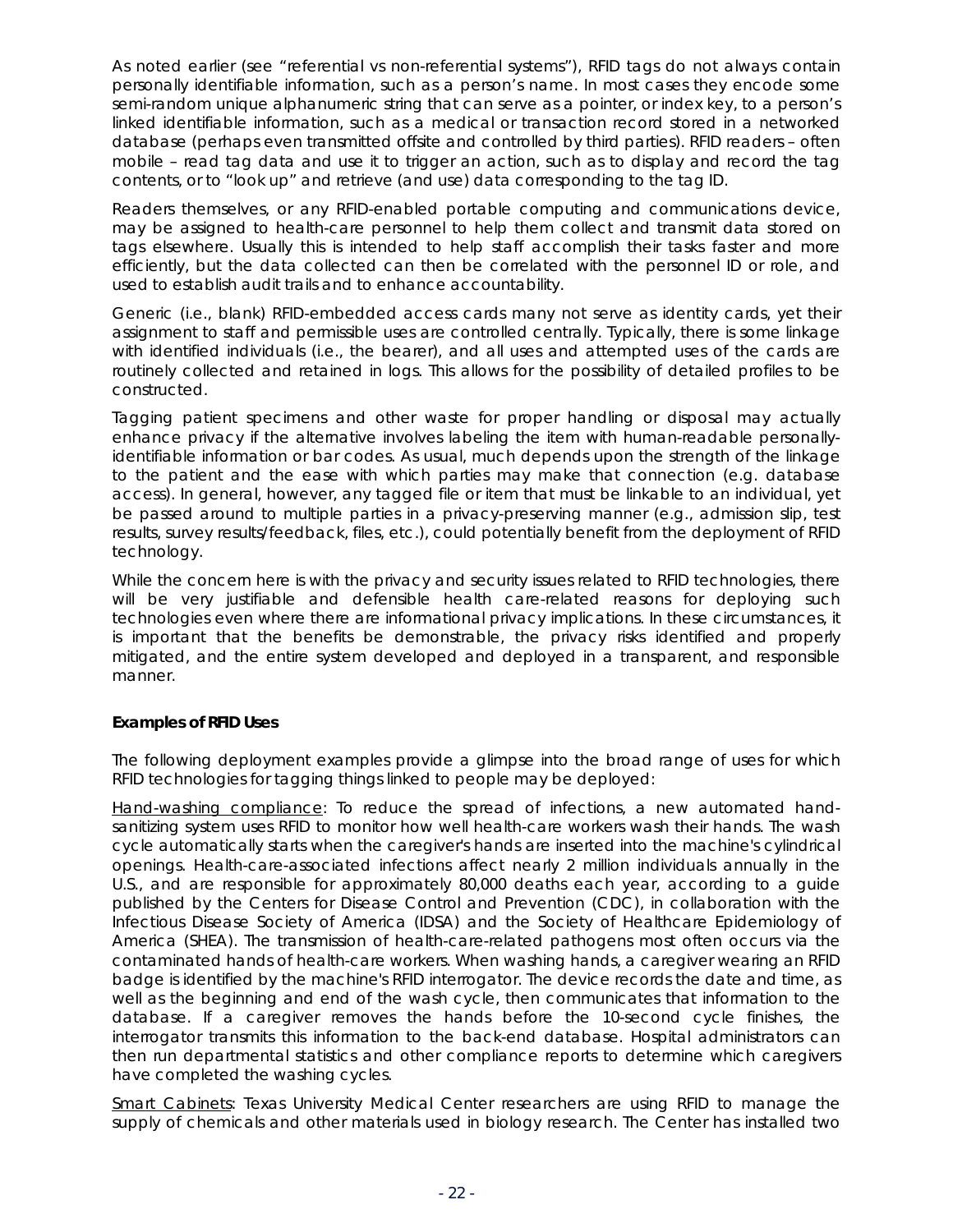storage cabinets fitted with RFID interrogators. Items stored inside the cabinets are fitted with RFID tags. Every authorized researcher at the university has been issued a credit card-sized RFID key card carrying a unique six-digit ID number that is used to release the lock. The interrogator reads the key card's ID number and the item tags in the cabinet before and after it has been opened, enabling the software application to calculate what has been removed, and to update the online inventory data. This information is accessible via the Web by university administrators, researchers and suppliers, and generates e-mail messages to the school's accounts payable department and to the person who removed the items. Besides recording each transaction, the system helps suppliers know immediately what supplies have been used, what needs to be paid for and what needs replacing.

Specimens: A well-known medical practice with diagnosis and treatment facilities scattered across the U.S. piloted an RFID system to allow medical practitioners to better manage specimens of patient tissue. Deployed at endoscopy facilities, the tissue samples are tagged and tracked from the moment they are collected until they are delivered to the pathology laboratory for analysis, a series of steps characterized as "crucial." The pilot lasted five months, and the demonstrable benefits included accurate data communication and verification, as well as improved efficiencies in specimen management. The plan now is to rapidly phase in an expansion of the pilot.

Blood bags: In Malaysia, the government and three medical institutions are testing an RFID system for tracking blood bags, with the ultimate goal of eventually equipping more than 300 other government and private hospitals and clinics. The system combines blood bag tagging with smart cabinets to enable automated, efficient track-and-trace visibility. Eventually the system could manage Malaysia's entire blood bank, which includes 500,000 transfusions annually. The expected benefits include improved blood bag identification, inventorying, and logistics. Cross-matching, in which a recipient's blood type is matched to available donated blood, will be streamlined. Internal blood management processes will be made more efficient. Blood stock will be better maintained. Errors, blood-type mismatches, and waiting times will be reduced. Data management and access overall will improve, including easy report generation for inventory, donation history, and donor/patient profiles. Registration and results screening during the blood donation processes will be simplified. Lastly, the system will enable analytics for the entire blood bank management process.

Medicine Dispensing: A Southeast Asian RFID systems provider has introduced RFID-enabled products designed to help health-care providers track pharmaceuticals and monitor drug administration, to make sure that correct doses are given. The company's intelligent medicinedispensing system combines RFID tags and readers, workflow software, electronic medical records (EMRs) and a central database in an integrated solution. This enables nurses and doctors to view patient records, update them in real-time, and double-check prescription dosages at the moment they administer them. The system can also automatically send prescriptions to pharmacists.

Patient Files: An acute-care and teaching hospital in New Jersey is implementing an RFIDenabled patient record management solution. Seeking both increased efficiency and compliance with *Health Insurance Portability and Accountability Act (HIPAA)* (which places heightened importance on patient information management), the hospital has targeted its Sleep Centers, which provide comprehensive evaluation and treatment for patients experiencing sleep-related problems. The Centers manage 5,000 patient files. Each file is tagged with an RFID tag, allowing it to be tracked from the moment it is created for a new patient until the file is retained in storage. RFID readers are positioned in key locations around the center to enable automatic tracking and encoding of the tags as they are moved from one place to another. Reads and writes to the tags are dynamically updated in the central database, ensuring real-time, accurate location data. The Centers also have a series of handheld readers for routine inventory and locating misplaced files.

Handheld Devices to Verify Medications: The St. Clair Hospital in Pittsburgh developed and implemented an RFID-based system to help protect patients from medication errors and reduce health-care costs. Using bar code and RFID technology and a wireless network combined with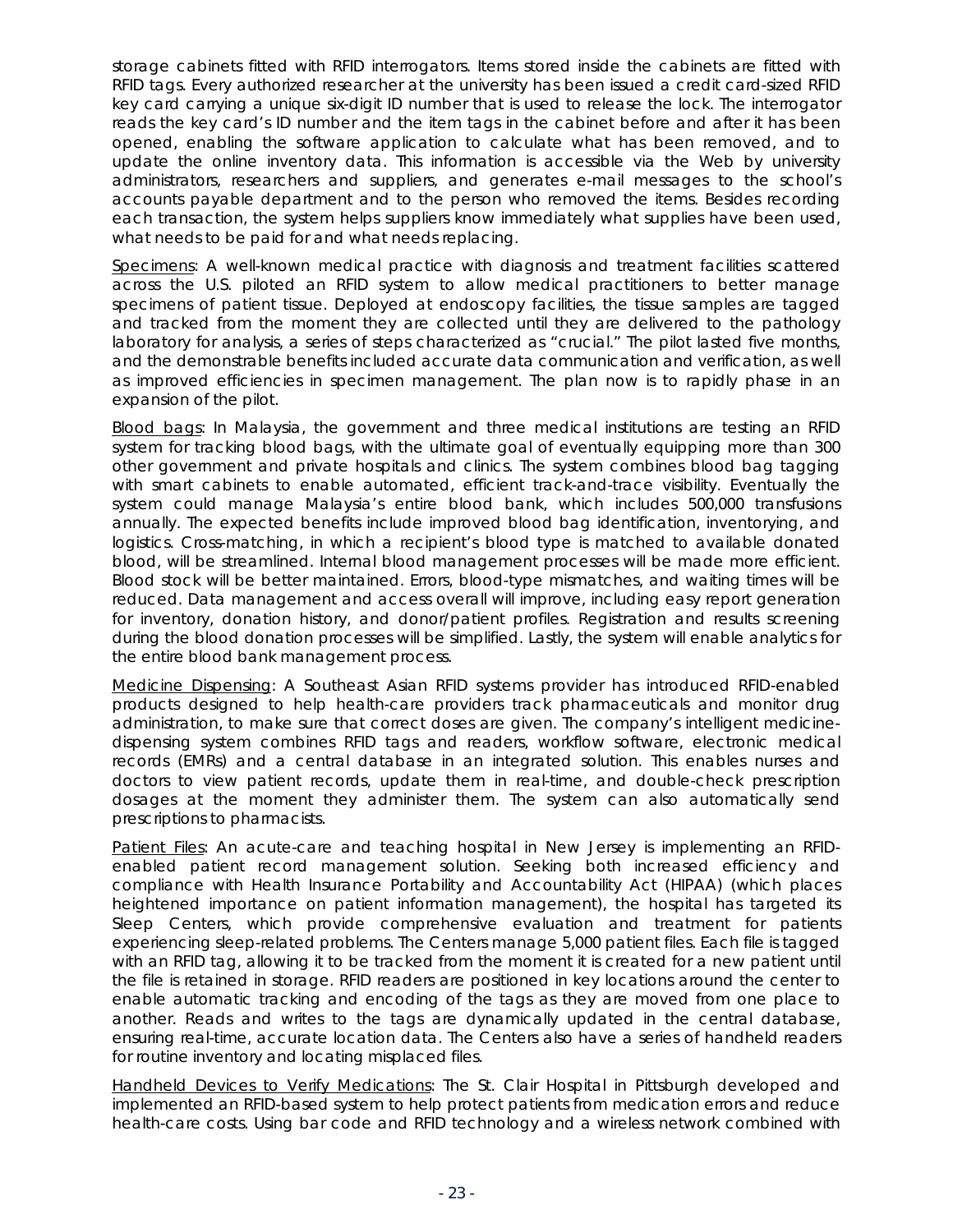<span id="page-25-0"></span>HP iPAQ Pocket PCs, the VeriScan medication administration verification system confirms that a nurse has the correct patient, medication, time, dose and route each time a medication is administered. The system has been in use for two years and is preventing more than 5,000 medication errors yearly, according to the hospital's chief operating officer. "With close to 1.3 million doses dispensed each year from St. Clair Hospital's pharmacy, we have plenty of opportunities for medication errors." The RFID system helps the hospital nursing staff avoid most of those errors and the associated costs, with estimated costs savings of more than \$500,000 annually. When it comes time to administer a medication, the nurse uses an HP iPAQ Pocket PC to scan bar codes on the medication package and RFID tags on the patient's wristband. The VeriScan software compares the two sets of patient and medication data and alerts the nurse to any discrepancies. New orders, changes to orders and discontinued orders are available in real-time so that the nurse is aware of medication changes without delay. Not only does patient information pop up on the handheld display screen, but also a picture of the patient, which was taken when the patient was admitted. The device records the date and time the tags and bar codes are read, and then wirelessly sends all the data (bar codes, RFID tag numbers and timestamp) to the database, where it is compared with the doctor's latest orders. Voice commands on the handheld announce, "Patient identification confirmed," or, in the case of discrepancies, "Access denied." In addition, any new medication orders, order changes or cancellations are automatically downloaded so that nurses can learn about them immediately.

Pharmaceutical tagging (item-level): While most industry efforts are directed at realizing the benefits of tagging and tracing bulk pharmaceuticals in the supply chain, as discussed earlier, a smaller subset of initiatives is investigating the benefits of tagging item-level drugs, or even individual prescriptions, usually in more limited health-care provider contexts.

As noted in some of the case studies above, health-care providers are seeing merit in tagging and tracking specific drugs within their own care environments, principally to reduce patient medication errors and also to maintain accurate inventory records. Using RFID technology, specific drugs may become associated with patients and staff in the course of their use, helping to provide an accountable and auditable record.

More ambitious RFID pilot projects involve integrating the technology into medication packaging for monitoring, patient diary and reminding purposes. In these cases, RFID technologies serve as an automated mechanism for ensuring that patients are taking the correct drugs, in the rights dose, at the right times, perhaps for clinical testing and recording purposes. The informed prior consent of the patient is critical in such scenarios.

Less clear is the extent to which prescription vials provided directly to individuals by pharmacies are currently being RFID-tagged (for example, to help track and speed up refills). This use case scenario presents the strongest privacy issues, i.e., the possibility that individuals may carry on their persons RFID tags containing sensitive prescription information that could be scanned and read by unauthorized parties.

Patients have a legitimate right to know how easy it would be for unauthorized parties to scan and read the contents of personal prescription vials carried in a purse or pocket, and to be given a non-RFID alternative choice. Personal health information that may be inferred from the drugs a person takes is highly sensitive, and requires strict controls and assurances against unauthorized disclosure and collection. Efficiency and convenience should never automatically trump privacy interests!

### **Guidance**

To the extent that personal information is involved and potentially at risk, we urge moving forward with caution, diligence, and a comprehensive information governance program. When assessing the extent of personally identifiable information involved and the degree of risk involved, the following important questions should be asked regarding the system design and information flows:

• Whether personal information is stored on the tags;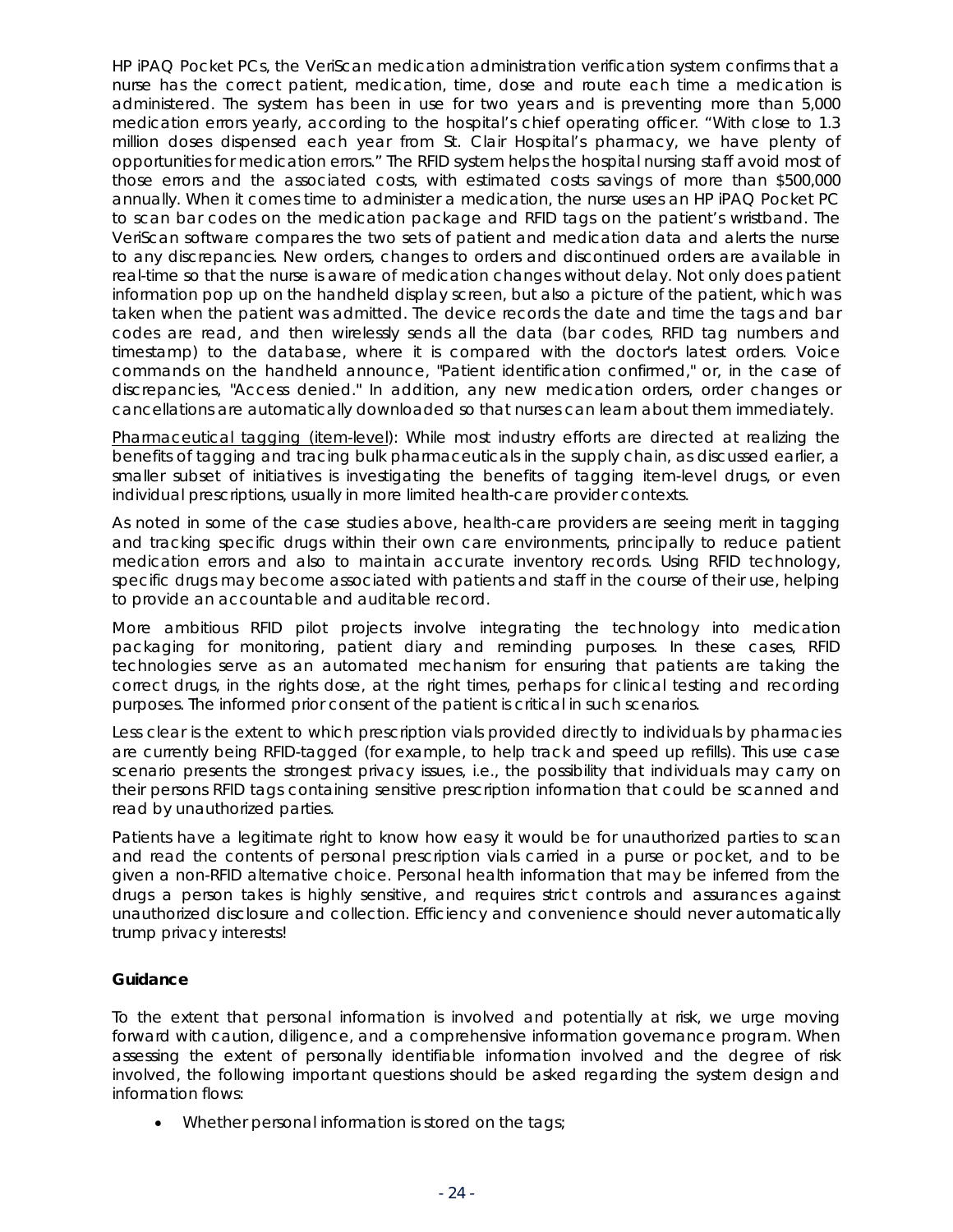- Whether the tagged items are considered personal;
- The likelihood that the tag will be in the proximity of compatible un-authorized readers;
- The length of time records are retained in analytic or archival systems; and
- The effectiveness of RFID security controls, in particular:
	- The efficacy of tag memory access control and authentication mechanisms;
	- The ability of tags to be disabled after use; and
	- The ability of users to effectively shield tags to prevent unauthorized reading.

Prescription tagging: If and when RFID tags are affixed to individually-prescribed vials, pharmacies and health-care providers will have to address a number of privacy questions and concerns:

- Objective of tagging vials are they clearly defined? Combating pharmaceutical counterfeiting, fraud and diversion are less compelling reasons at the individual prescription level.
- An account of any (new) information vulnerabilities and threats, and appropriate countermeasures to mitigate them. How easy is it for others to read and understand the contents of the tagged vials? Can these vulnerabilities be addressed through information security measures, such as encryption or shielding, and through better patient education?
- Do your privacy policies and procedures extend to the handling of RFID-tagged vials? Do they cover any potential use or misuses of the tag and its data?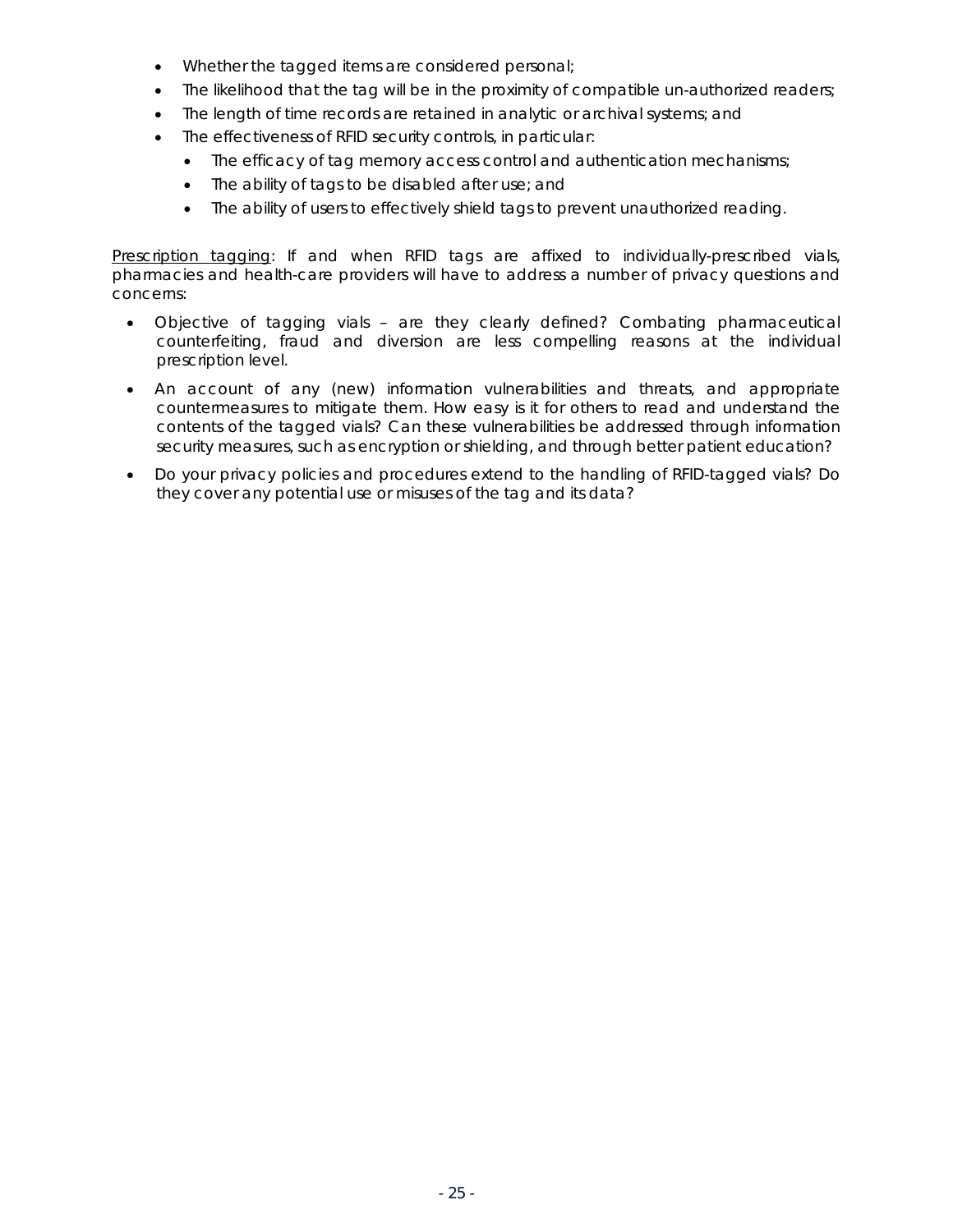### <span id="page-27-0"></span>Tagging *people*

The third and final class of RFID uses involves the intentional tagging and identification of individuals, rather than the devices, tokens or other assets they may be carrying or associated with. The distinction can be subtle since, technically speaking, it is always the tag that is identified in any RFID systems. However, when we talk about tagging people, we are focusing on the primary purpose of the RFID deployment in question, as well as the relative strength and permanence of the linkage of the tag to the individual and his or her personal information.

For example, we would *exclude* from this category a generic or reprogrammable RFID-enabled access card that is temporarily signed out for use by an employee, contractor or visitor. The primary purpose of the card is to authorize physical access to certain facilities or spaces, rather than identifying the bearer. The card assignment may be temporary in nature, and the card contains no specific personally identifiable information embedded or on its face. Any linkage of the card ID to the individual is retained only in a central register rather than for operational use. Someone else may use the access card at a later date.

Examples of RFID used (or intended to be used) to identify and track individuals in health care contexts include:

- Health care employee identification cards;
- Patient health care identification cards;
- Ankle and wrist identification bracelets (e.g., for patients, babies, wandering or elderly patients); and
- Implantable RFID chips.

The assignment of temporary RFID-enabled bracelets or anklets to patients for the duration of their hospitalization and treatment, especially in large facilities, can help reduce the risk of patient misidentification, wandering or treatment error.

RFID-enabled bracelets are being effectively used by many hospitals and health-care facilities as alternatives to printed bar code identification to securely identify patients. Consent is typically provided or implicit, in the same manner as would be provided to allow identification through the use of a bar code or human readable tags.

The practice of assigning RFID-enabled bracelets to newborn babies, in order to prevent inadvertent mix-ups or abduction, is considered to be a reasonable, proportional and effective measure. One such maternity identification program also assigns a matching RFID to the mother, for added assurance, in order to confirm the match between mother and child.

In many cases, the use of RFID wristbands, surprisingly, offer better patient privacy due to the fact that confidential and often sensitive medical information can be securely stored in the RFID tag, or accessed automatically from a centralized system rather than printed in humanreadable format on the band itself.

Other examples include tracking medical researchers who work with bio-hazardous and contagious materials, where records of all movements and interactions are imperative.

RFID-embedded ("contactless") Identification cards are a special category of health care RFID use. Here we must distinguish between employee identification (and access) cards (whether "smart" or not), and patient identification cards. Employee Identification cards are increasingly being equipped with RFID technologies in order to identify and authenticate the bearer and facilitate access to physical spaces and other (e.g. computer) resources, as well as for process control and audit purposes. Dual or multi-purpose employee identity cards can serve differing functions at different times, according to context. Such a multi-purpose card and the data it contains, if not properly controlled, invites over-identification for some functions, function creep, and unwanted employee profiling.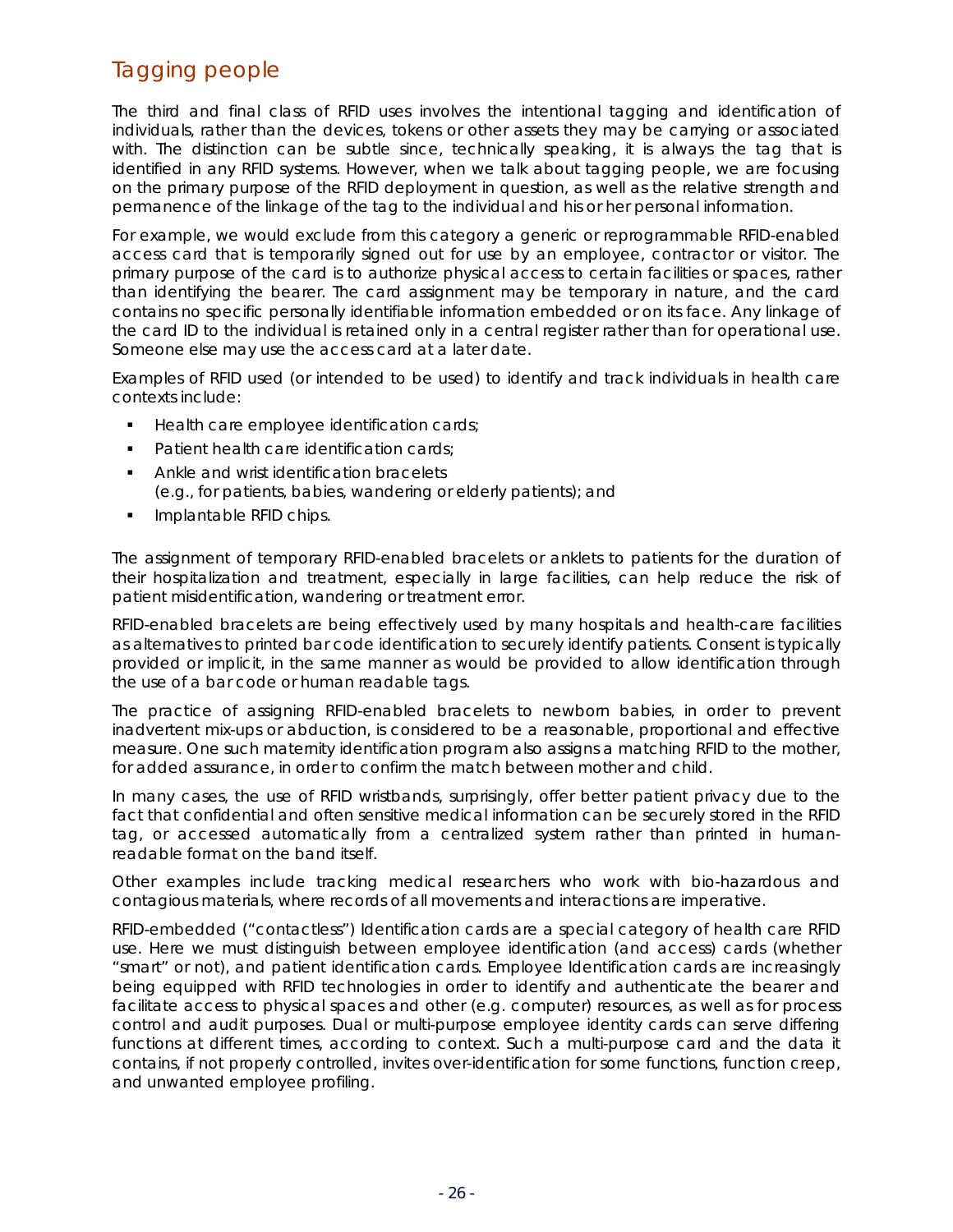<span id="page-28-0"></span>Patient identification cards are used by health-care facilities to facilitate patient admission, treatment, and record-keeping. Given that personal health information is highly sensitive, significant security and privacy concerns would need to be addressed. The value of the embedded RFID data, if cloned, could be especially high since it may be easily obtained by stealth and used to obtain free health care by anyone capable of cloning the card's contents (or acquiring a cloned card). This could open the door to identity fraud and theft.

Perhaps the most controversial use of RFID for tracking people involves implanting small RFID chips inside human bodies, typically below the skin of the upper arm. Approved by the U.S. Food and Drug Administration in 2004, RFID implants are being trialed in a number of non-medical scenarios, including military, employment, financial and recreational. In the health-care realm, voluntary RFID implant programs exist for individuals wishing to allow automatic identification and retrieval of their medical records by virtue of a 16-digit number correlated to information stored on a secure database. New RFID-based implants can also act as biosensors and as micro electro-mechanical systems for monitoring health conditions.

Generally speaking, if an RFID patient identification program responds to a defined problem or issue in a limited, proportional and effective manner, and is deployed in a way that minimizes privacy and security risks, at least as effectively as any alternative solution, then in principle there should be few privacy concerns with the program.

#### **Privacy Considerations**

Few topics elicit such strong views among the privacy community, medical practitioners, ethicists, consumer and civil rights groups, technologists, and public policy and lawmakers than proposals for using any type of technology to automatically and remotely identify and track human beings without their consent.

The prospect of remote, automated identification and tracking of individuals goes straight to the heart of critical privacy fears and concerns about RFID technology. These fears include:

- Surreptitious identification of individuals by known and unknown parties, without their prior knowledge or consent;
- Systemic tracking and surveillance of individuals by known and unknown parties, without prior knowledge or consent;
- The construction of histories and profiles about individuals and their interactions, without the individual's prior knowledge or consent;
- Correlation of acquired data with contextual and other information obtained elsewhere;
- **Unwanted or incorrect inferences about the individual derived from the data;**
- Unauthorized revelation of personal and private facts and disclosure to others;
- The inherent imbalance of power and potential for undesirable social engineering, control and discrimination on the basis of RFID-generated data;
- Unauthorized access, theft, and loss of RFID-based personal data held by custodians;
- Unauthorized interception and access to protected information stores by unknown parties, due to poor information security practices;
- The cloning of RFID identification data and possibility of unauthorized access to physical and logical resources, and of identity theft;
- **The negative consequences upon the individual of all the above activities;**
- The inability of individuals to find out about the collection and misuse of their data, and to remedy any errors or abuses; and
- The lack of confidence and trust by individuals in the information management practices of organizations.

More than two dozen U.S. states have, in the past two years, introduced bills intended to specifically restrict or otherwise prescribe the use of RFID for human identification and tracking.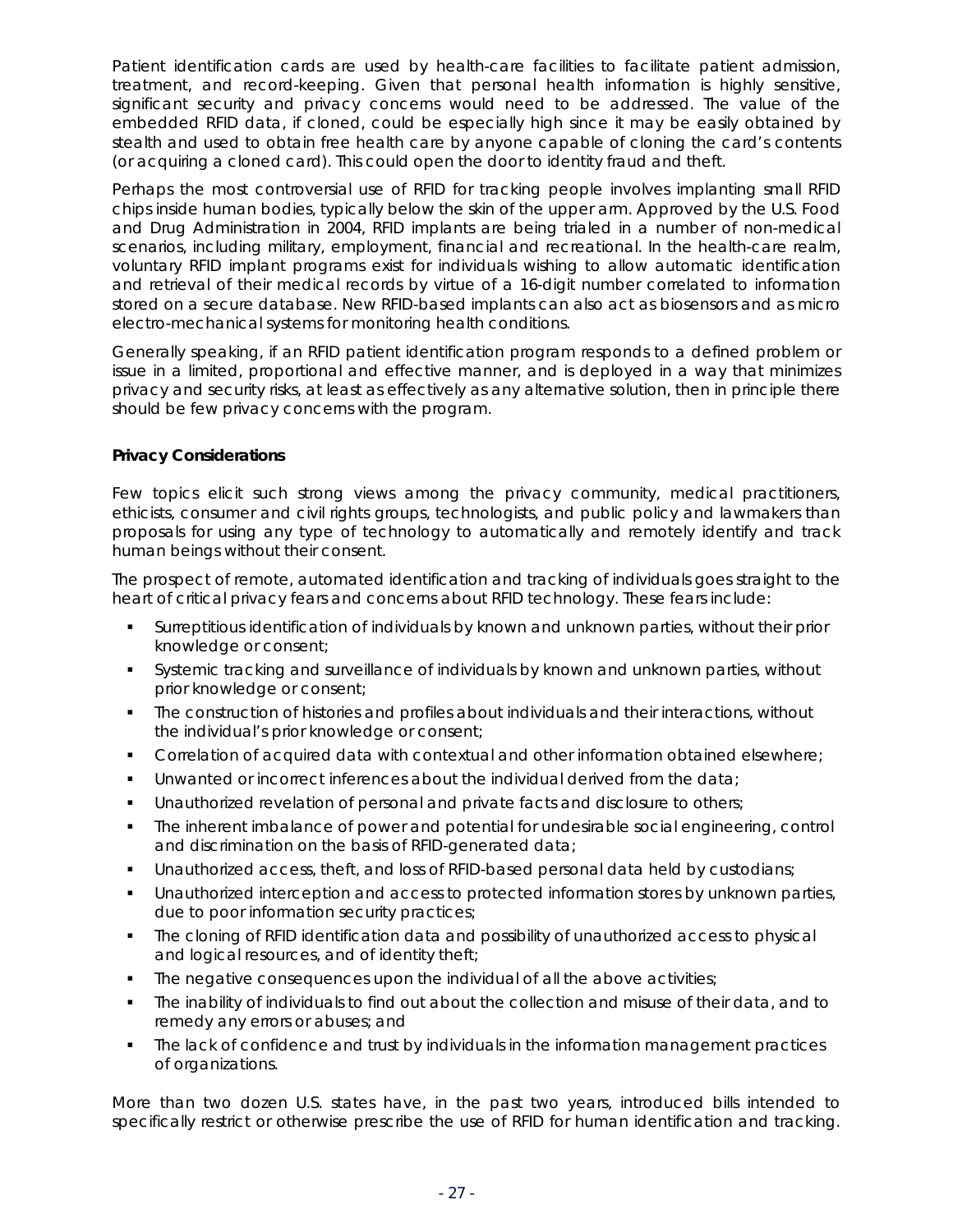<span id="page-29-0"></span>At least three states have enacted laws to ban mandatory RFID "chipping" of individuals. Highly contentious public proposals for large-scale RFID-enabled passports, travel documents, enhanced drivers' licenses and other portable documents continue to be actively debated, with privacy concerns at the forefront.

It is interesting to note the complexity and contentiousness of the matter for civil society. Few of these proposals, however, deal with health-care scenarios. One major exception is the subcutaneous "chipping" of patients, such as for long-term care patients suffering from Alzheimer's or dementia, who may be incapable of reliably identifying themselves for proper care and treatment, and are prone to wandering.

The practice of subcutaneous chipping has been approved by the U.S. Food and Drug Administration as safe, and at least one U.S. company offers a nation wide program for individuals to voluntarily become chipped in order to be identified faster by participating caregivers, especially if unconscious or otherwise unable to communicate. The chip contains a short alphanumeric string that, when queried against a secure database, allows rapid access to personally-stored health records.

The U.S. Council on Ethical and Judicial Affairs (CEJA), which develops policies for the American Medical Association, issued a report (2007) saying that implantable RFID devices may compromise people's privacy and security because it is yet to be demonstrated that the information in the tags can be properly protected.

Complex legal and ethical questions are invoked by RFID (and other ICT) implants in the human body. Many of these questions were addressed by the European Group on Ethics (EGE) in Science and Technology to the European Commission. In its 2005 report, the EGE stressed that RFID (and other implants) in the human body can have repercussions for human dignity, and that their use for health-care requires informed consent, utmost transparency and strict limits in the case of patients unable to consent. Implants to gain control over the will of people should be banned, and the autonomy of the patient is the yardstick.

Apart from subcutaneous chipping of the hospitalized elderly, there may be other justifiable reasons and circumstances for using RFID technologies in a less-invasive and less-permanent manner, to identify staff and patients. At least one elderly-care treatment center assigns the elderly an active tag on a lanyard, allowing staff to automatically monitor and track the location of patients as they move about the facilities, and to respond immediately in the event of an incident.

#### **Examples of RFID Uses**

Patient ID system: In January 2007, HP and Precision Dynamics Corporation (PDC) announced the deployment of a comprehensive RFID-based patient management system at the Chang-Gung Memorial Hospital (CGMH) in Taiwan. The system offers the medical facility numerous benefits and has already realized positive results in patient identification. Patients are given wristbands with embedded RFID chips that increase the accuracy of patient identification and decrease the risk of so-called "wrong-site" and "wrong-patient" surgery, in which the incorrect operation is performed on the correct patient, or the correct operation is performed on the incorrect patient. Under the new system, CGMH has realized 100% accurate patient identification in the operating room. The system also automates data gathering, which cuts down on previous human error resulting from oral communication and manual data entry. This automation also yields better compliance with standard operating procedures. Alerts are generated in real-time when the sequence of a prescribed process is going amiss. In addition to improved accuracy, the HP-PDC system brings improved efficiency. Medical staff now spend 4.3 minutes less verifying patient data per incident. This figure multiplied across hundreds or even thousands of daily patients (CGMH is part of an 8,800-bed health care system) can bring dramatic savings and, ultimately, better health care. Lastly, the RFID wristbands offer better patient privacy in that the confidential and often sensitive medical information is stored on the RFID chip rather than printed in plain view on a wristband.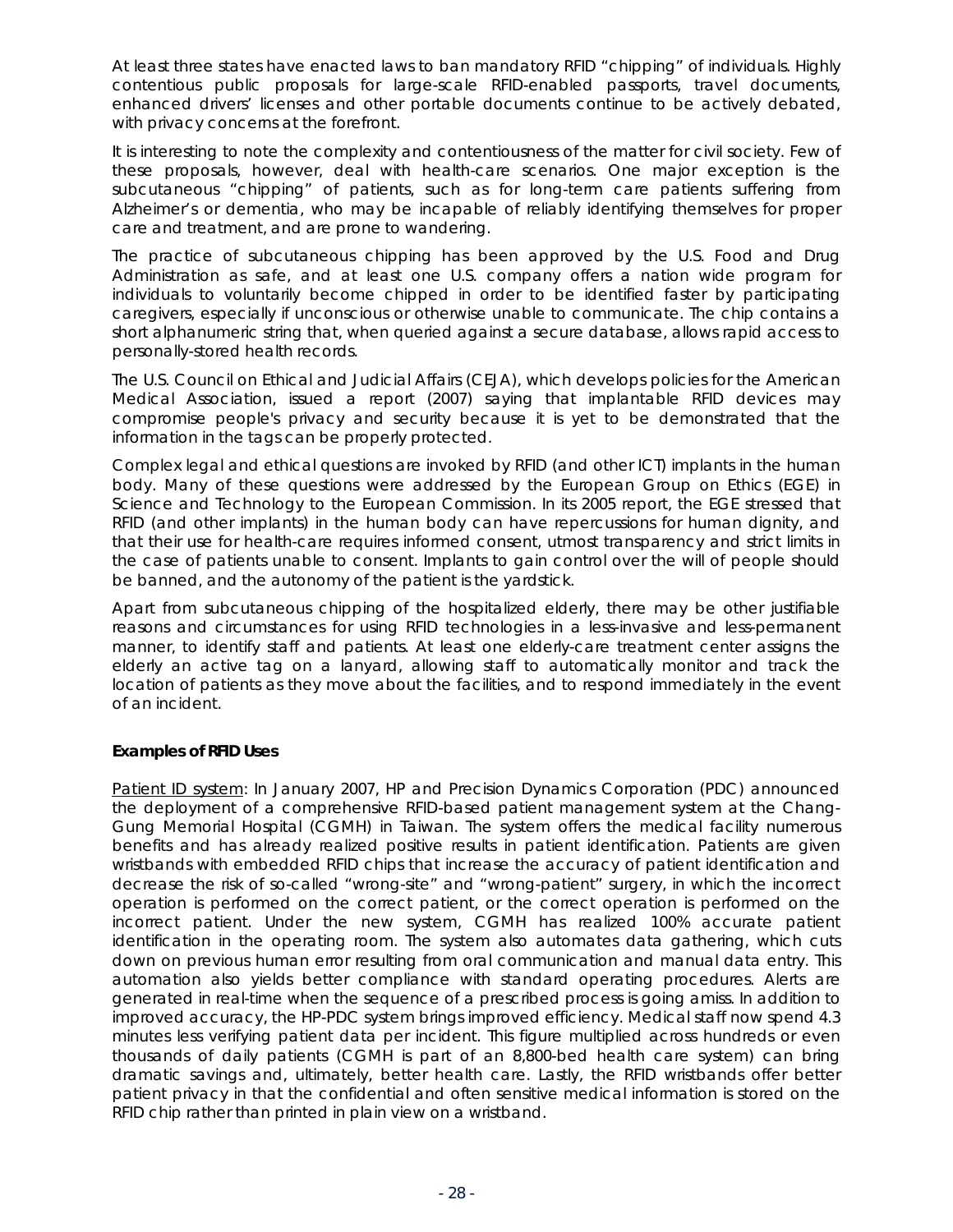Wi-Fi Elderly Care: An Australian provider of elderly care is using a Wi-Fi-based RFID system to enable residents to quickly and easily call for help when they need it. The medical alerting system notifies caregivers any time a resident wanders into a dangerous area or hasn't moved for a long time, indicating that they may need help. Affixed to lanyards that can be worn around the neck, the tags measure approximately 2 by 1.5 inches and are a half-inch thick. They are water-resistant and feature large, easy-to-find call buttons that residents can press when they are in trouble or need assistance. Staff also wear the tags so they can easily issue an emergency alert. When a tag's call button is pressed, the tag transmits its unique ID number to a nearby Wi-Fi access point, which passes that information on to each staff member's mobile handheld device, as well as to flat-screen monitors installed throughout the complex. The system can identify the room in which a tag is located, and includes a set of configurable rules designed to trigger alerts when broken.

Patient Monitoring: A Belgian University Hospital may be the first to use RFID technology not just to track where patients are, but *how* they are. The hospital is using WiFi RTLS tags integrated with medical monitoring equipment to remotely transmit patient health data and emergency alerts. Nurses carrying wireless phones can instantly access patient information from the monitoring equipment, including blood pressure, oxygen level, and even electrocardiogram images. In case of emergency, the RTLS tags can automatically issue an alert. The system is currently being deployed at a 1,100-bed hospital. The integrated system includes the hospital's legacy WiFi wireless network, WiFi-enabled RTLS tags, wireless phones, a Wireless Location Appliance, various communication technologies, and monitoring equipment from a major medical systems manufacturer. The tags are placed on monitoring equipment assigned to cardiology patients, who are then free to take strolls, visit lounges, and move about the facility. The application will provide patient location data in addition to advanced medical telematics information.

Protecting Newborns: Each year in the U.S., there are 100-150 baby abductions, with more than 50% of those babies taken from health-care faculties. There are also over 20,000 mix-ups, with the majority caught before the parents even know. A Dallas hospital was the first hospital to implement the "Hugs and Kisses" RFID system, which uses active RFID tags to tag babies and mothers. A 'Hugs' tag is attached to the baby's foot. Mothers wear a 'Kisses' wrist band. If they pick up the wrong baby they hear an audible alarm, while picking up the correct baby results in a confirmation. RFID reader installations mean that any attempted abduction is detected as the baby is moved, with the system linked to CCTV and security. The tags are disabled after a time lock when the fire alarm has been activated. Over 400 U.S. hospitals are currently using the RFIDbased baby and mother monitoring system.

Medical Implant: Doctors at the University of Texas Southwestern Medical Center, working with engineers from the University of Texas, Arlington, have developed innovative RFID-based medical technology to detect gastroesophageal reflux disease, caused by stomach contents moving up the esophagus. The condition, commonly referred to as esophageal reflux or GERD, is estimated to affect as many as 19 million people. The new solution combines RFID with sensor technology to measure and transmit data from within a patient's body. A dime-sized RFID chip is inserted into the esophagus, where it remains pinned until a physician removes it. Equipped with an electrical impulse sensor, the chip measures particular impulses that indicate the presence of acidic or non-acidic liquids in the esophagus. These collected measurements are transferred from the RFID chip to a wireless receptor hanging around the patient's neck.

Implants: In September, VeriChip Corporation, a provider of RFID systems for health care and patient-related needs, announced that more than 90 Alzheimer's patients and caregivers received the VeriMed™ RFID implantable microchip at the official launch of their Project with Alzheimer's Community Care. VeriChip's collaboration with Alzheimer's Community Care consists of a voluntary, two-year, 200-patient trial to evaluate the effectiveness of the VeriMed™ Patient Identification System in managing the records of Alzheimer's patients and their caregivers.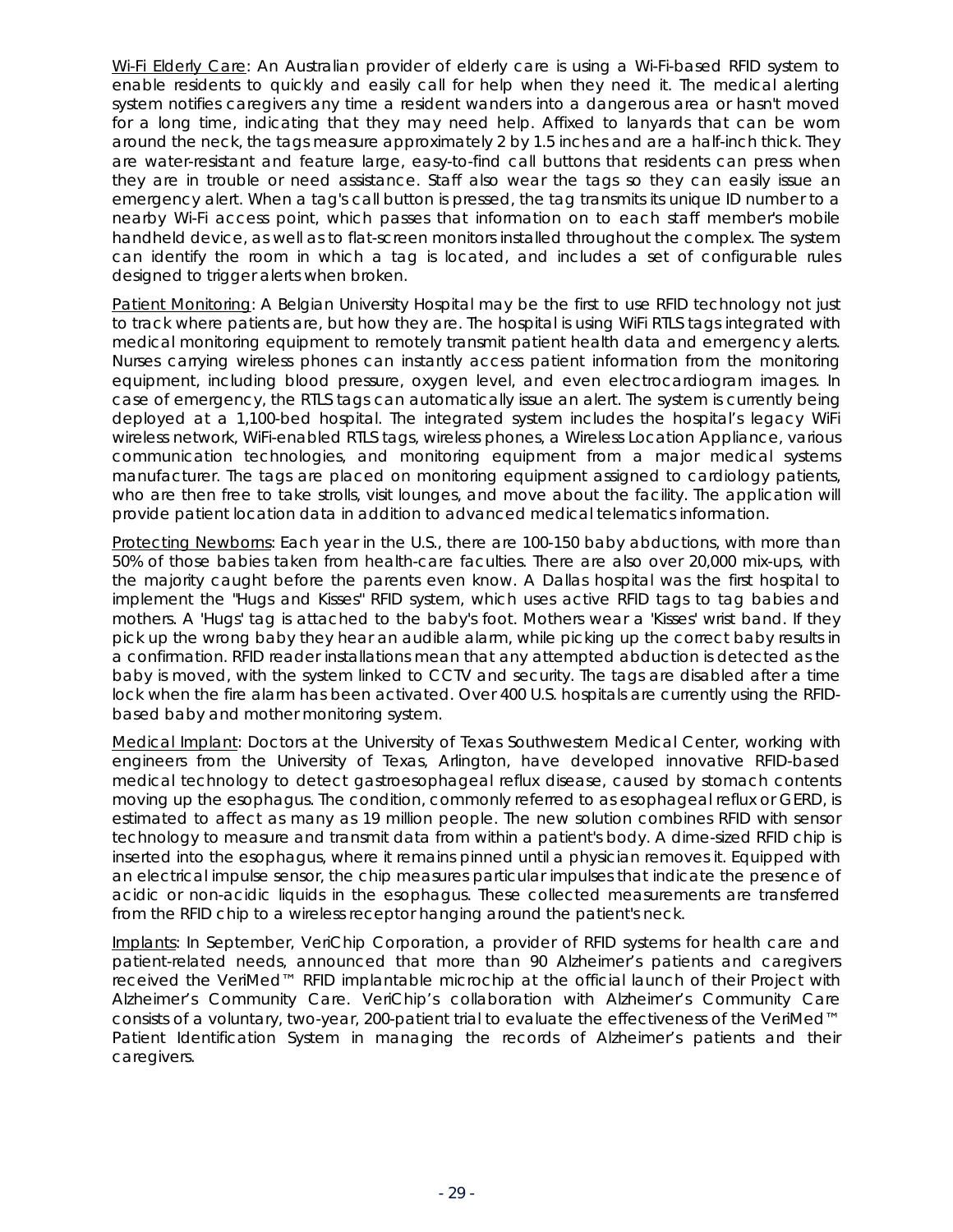#### <span id="page-31-0"></span>**Guidance**

Because RFID technology allows for the automatic identification of identifiable individuals, special vigilance is required when tagging people. The privacy and security risks associated with collecting, processing, and retaining personal information are the greatest here, and require the strictest, most rigorous and most transparent application of project management skills and risk mitigation measures.

Subcutaneous RFID chips appear to be the most extreme form of using RFID technology to identify humans with its inherent risks. The majority of deployments, however, involve the simple assigning of an RFID-embedded card or bracelet to an individual. When pursuing this type of identification purpose, the following important design parameters should be considered:

- Whether the RFID tags will directly encode personally identifiable information, or serve as pointers to PII stored elsewhere;
- Whether the tags and their data will be part of an "open-loop" system (i.e., involving multiple organizations and actors);
- Whether the data will be stored or controlled by an outside third parties;
- Whether and to what extent the tags are vulnerable to tampering and cloning;
- Whether and to what extent the tag and its contents will be under the control of the individual;
- Whether the tags will be active or passive, read-only or re-writable;
- Whether the tag is temporary or otherwise removable from the individual (e.g. bracelets, anklets, lanyards, implants, ID or namecard or other token); and
- Whether the tag's unique data, or tag itself, be permanently destroyed once its use expires.

#### **Professional and Ethical Considerations**

Whenever considering, designing and implementing information systems that involve collecting, using, retaining and disclosing sensitive personal (health) information of patients, health-care providers are strongly advised to consult appropriate professional codes and other codes of ethics. When in doubt, always check with additional sources.

In Canada, many such policies, guidelines and codes for the ethical uses of health information have been developed and are readily available. Readers are encouraged to visit the following useful websites:

- Canadian Institute for Health Research (CIHR): Policies and Guidelines in Ethics at: www.cihr-irsc.gc.ca/e/29335.html
- Developing a quality criteria framework for patient decision aids: online international Delphi consensus process at: www.bmj.com/cgi/content/full/333/7565/417
- Ethics in Mental Health Research at: www.emhr.net/ethics.htm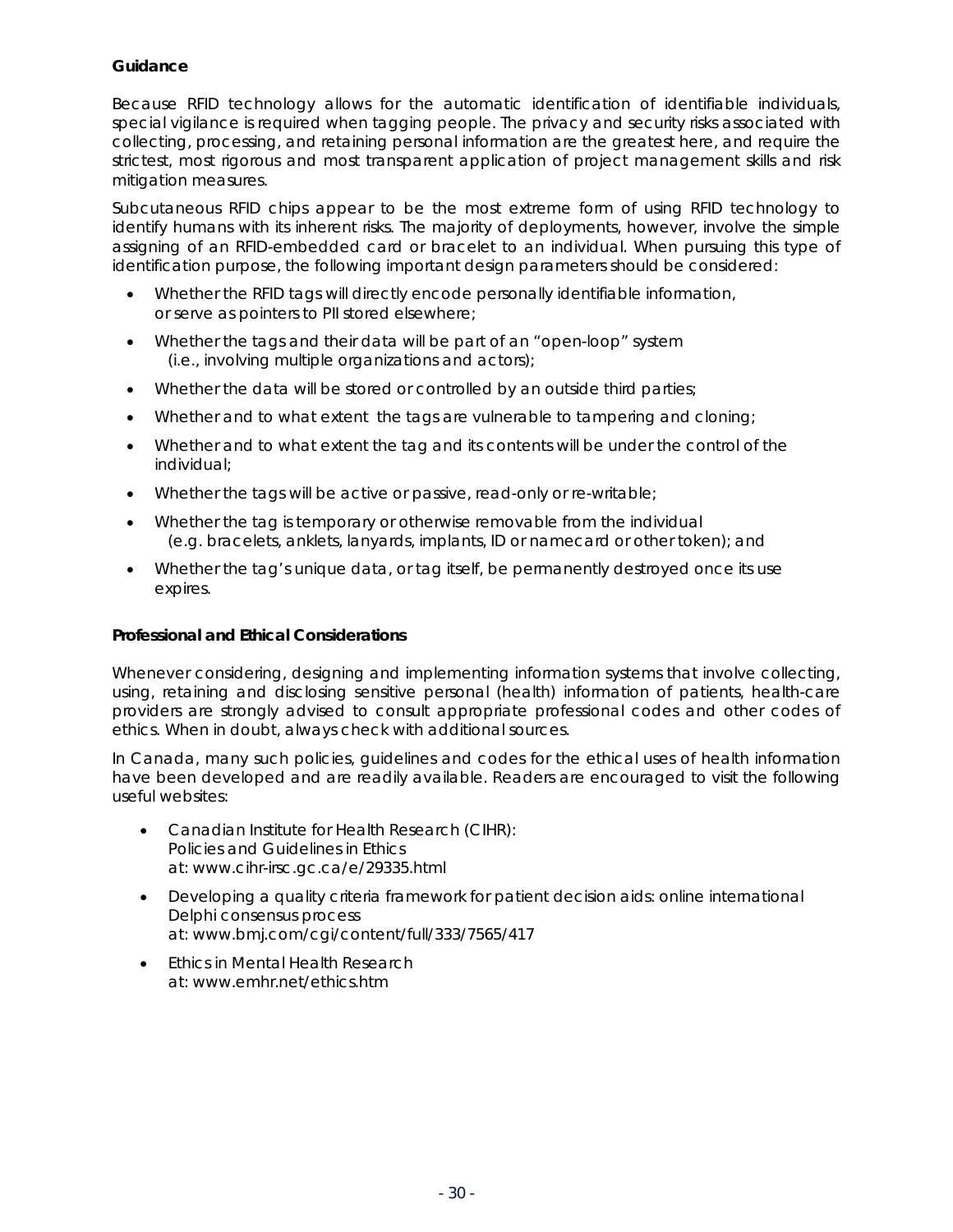## **Conclusions**

In this paper, we have described RFID technology, provided examples of current uses and discussed its suitability for the health-care sector. RFID offers many potential benefits in a wide variety of health-care contexts for improving the safety, efficiency and effectiveness of healthcare delivery. However, if not implemented with due care, it can also impact privacy interests in profound and negative ways.

We have grouped together three different classes of RFID deployment and described, at a general level, some of the security and privacy issues that could arise. We have suggested the use of various privacy-enhancing methodologies, tools, and techniques intended to ensure that privacy safeguards are built into information systems from the very start, sufficient to mitigate known vulnerabilities, threats and risks. The resulting RFID systems should merit the confidence and trust of all users and stakeholders, as well as meeting legislative compliance requirements.

The first class of RFID use involves the tagging of "things" alone, with no linkage to personal identifiers, and accordingly, no privacy issues.

The second class involves the *potential* for data linkage to personal identifiers, raising the possibility that individuals could be identified and tracked. This calls for the introduction of strong privacy-protective measures to ensure that no unintended consequences arise.

The third class involves the use of RFID intended precisely for the purpose of identifying people, thus serving as personal identifiers. While strong privacy measures are clearly required here, the concern with unintended consequences in this category is arguably less than in the previous one, where data linkage with personal identifiers is ancillary to the primary purpose. Care must always be taken, however, regardless of the extent of the threat posed, for strong protection of privacy.

We must ensure that Fair Information Practices - the heart of privacy and data protection - are clearly understood and implemented. Doing so invariably paves the way to preserving our privacy.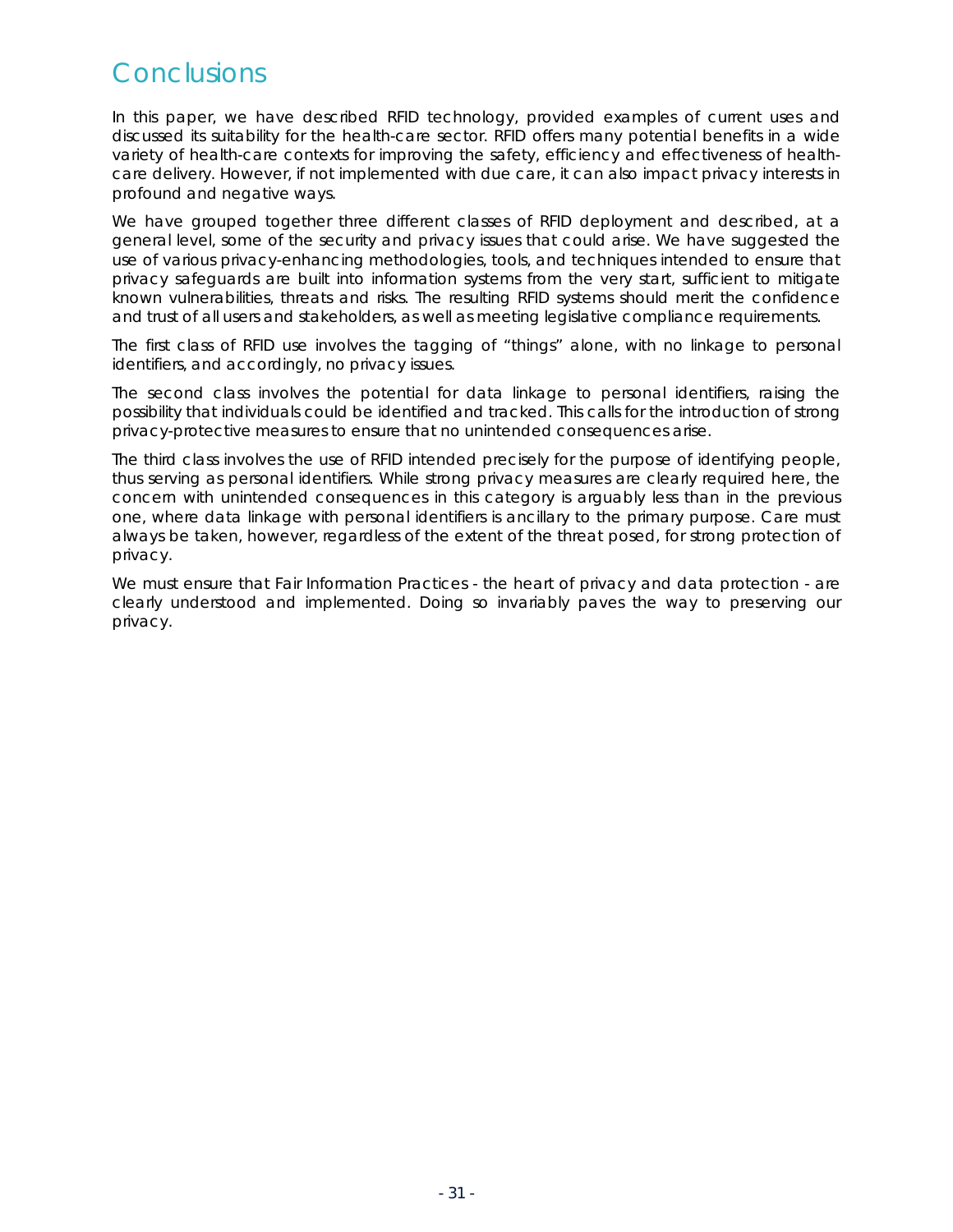### RFID Resources

#### **RFID Technology Information Sources**

- **HP Global issue Brief Radio Frequency Identification (RFID): www.hp.com/hpinfo/abouthp/government/ww/gib\_rfid.html?jumpid=reg\_R1002\_USENTBC**.
- **GS1 EPCglobal:** 
	- GS1: **www.gs1.org**
	- EPCglobal: **www.epcglobalinc.org**
	- Discover RFID: **www.discoverrfid.org**
- RFID Journal: **www.rfidjournal.com**.
- RFID Update: **www.rfidupdate.com**.

#### **RFID & Health Care/Life Sciences**

- Informationsforum RFID, *RFID for the Healthcare Sector* (August 2007), at: www.info-rfid.de/downloads/RFID - for the Healthcare Sector.pdf.
- **The European Group on Ethics in Science and New Technologies to the European** Commission, *Opinion 20: Ethical aspects of ICT implants in the human body* (2006) Press Release: **http://ec.europa.eu/european\_group\_ethics/docs/cp20\_en.pdf**. Report: **http://ec.europa.eu/european\_group\_ethics/docs/avis20compl\_en.pdf**.

- *The ethical aspects of ICT implants in the human body: Proceedings of the Roundtable Debate* (Amsterdam, 21 December 2004) at:

**http://ec.europa.eu/european\_group\_ethics/publications/docs/tb21dec\_ict\_en.pdf**.

 AMA Council on Ethical and Judicial Affairs, CEJA Report 5-A-07: *Ethics Code for RFID Chip Implants* (July 2007) at: **www.amaassn.org/ama1/pub/upload/mm/467/ceja5a07.doc**.

### **RFID & Privacy**

- Office of the Information and Privacy Commissioner (IPC) of Ontario (Ann Cavoukian, Ph.D.), **www.ipc.on.ca**
	- *Tag, You're It: Privacy Implications of RFID Technology (2004)*

- Overview of RFID Privacy-Related Issues (2006), Presentation by the Commissioner to EPCglobal Inc (July 2006), at:

**www.ipc.on.ca/images/Resources/up-2006\_07\_20\_IPC\_EPCglobal.pdf**.

- Can You Read Me Now? The Privacy Implications of RFID (March 2007), speech to the International Association of Privacy Professionals/KnowledgeNet Toronto on the privacy implications of RFID technology, at:

**www.ipc.on.ca/images/Resources/up-12007\_03\_13\_IAPP\_KnowledgeNet.pdf**.

**RFID and Privacy: A Public Information Center: http://rfidprivacy.mit.edu/access/happening\_legislation.html**.

### **RFID Use Guidance**

 IPC, *Commissioner Cavoukian issues RFID Guidelines aimed at protecting privacy*, News Release (June 2006) **www.ipc.on.ca/images/Resources/up-2006\_06\_19rfid.pdf**.

- Privacy Guidelines for RFID Information Systems (RFID Privacy Guidelines)

**www.ipc.on.ca/images/Resources/up-1rfidgdlines.pdf**

- Practical Tips for Implementing RFID Guidelines

**www.ipc.on.ca/images/Resources/up-rfidtips.pdf**.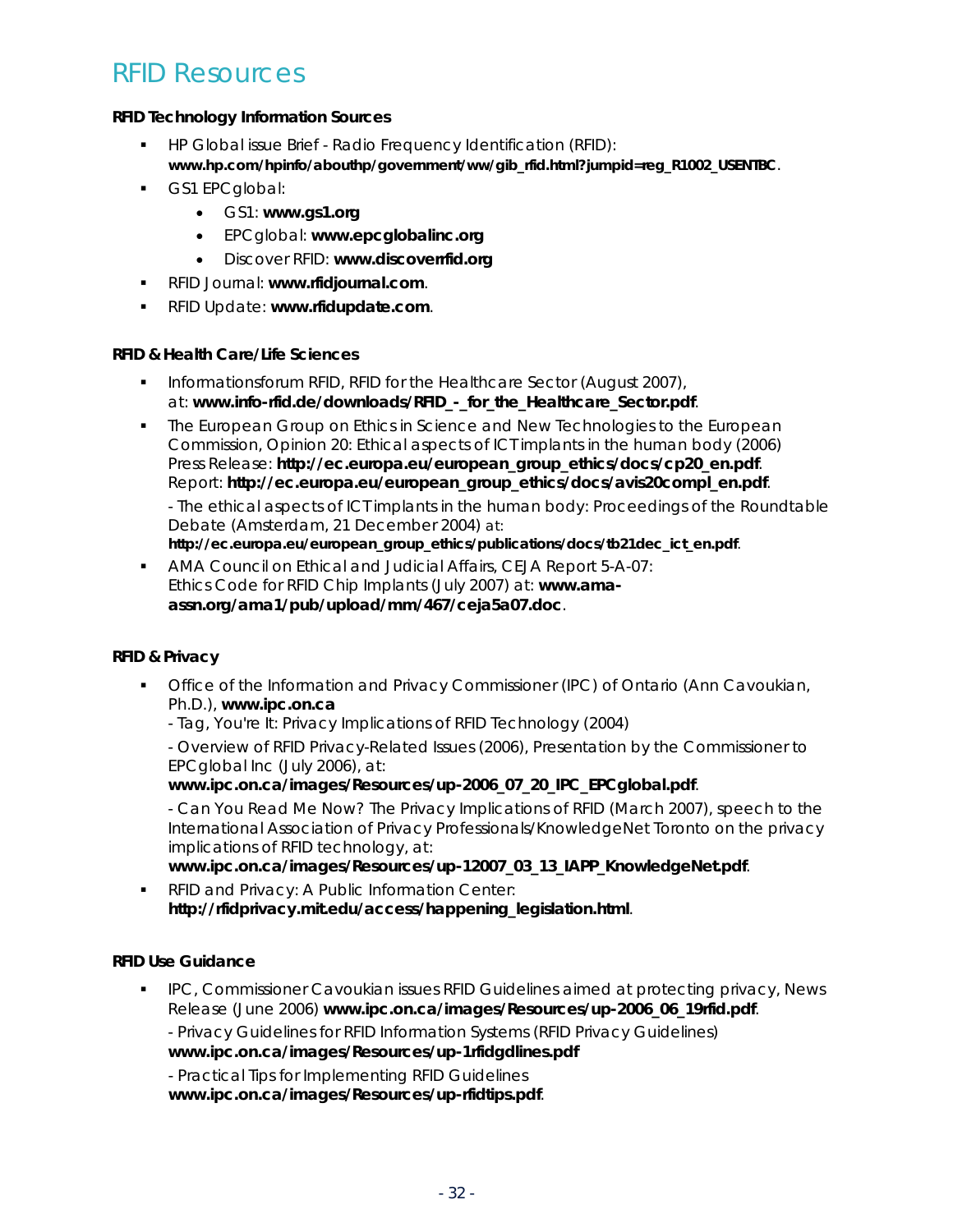Article 29 Data Protection Working Party, *Results of the Public Consultation on Article 29 Working Document 105 on Data Protection Issues Related to RFID Technology* (June, 2005) at:

### **http://ec.europa.eu/justice\_home/fsj/privacy/docs/wpdocs/2005/wp111\_en.pdf**.

- Article 29 Data Protection Working Party, *Working document on data protection issues related to RFID technology* 10107/05/EN WP105 (January 19, 2005) at: **http://ec.europa.eu/justice\_home/fsj/privacy/docs/wpdocs/2005/wp105\_en.pdf**.
- European Commission, *Radio Frequency Identification (RFID) in Europe: steps towards a policy framework* {SEC(2007) 312}(March 2007), at: **http://eur-lex.europa.eu/LexUriServ/site/en/com/2007/com2007\_0096en01.pdf**.
- European Data Protection Supervisor, Opinion on "RFID in Europe … steps towards a policy framework" (Dec 2007), at: **www.edps.europa.eu/EDPSWEB/webdav/site/mySite/shared/Documents/Consultation/O pinions/2007/07-12-20\_RFID\_EN.pdf**.
- European Parliament Scientific Technology Options Assessment (STOA), *RFID and Identity Management in Everyday Life: Striking the balance between convenience, choice and control*, IPOL/A/STOA/2006-22 (July 2007) at: **www.europarl.europa.eu/stoa/publications/studies/stoa182\_en.pdf**.
- Electronic Privacy Information Center (EPIC), *Privacy Implications of RFID Technology in Health Care Settings* presentation to the U.S. Department of Health & Human Services (2005), at: **www.epic.org/privacy/rfid/rfid\_ncvhs1\_05.ppt**.
- Conference of International Privacy and Data Protection Commissioners, *Resolution on Radio-Frequency Identification* (2003) at: **www.privacyconference2003.org/resolutions/res5.DOC**.
- U.S. Federal Trade Commission, *Radio Frequency Identification: Applications and Implications for Consumers* (Workshop Report, Mar 2005) available at: **www.ftc.gov/os/2005/03/050308rfidrpt.pdf**.
- CDT Working Group on *RFID: Privacy Best Practices for Deployment of RFID Technology*, at: **www.cdt.org/privacy/20060501rfid-best-practices.php**.
- RFID Position Statement of Consumer Privacy and Civil Liberties Organizations, at: **www.privacyrights.org/ar/RFIDposition.htm**.

### **RFID & Security**

- National Institute of Standards and Technology (NIST), *Guidelines for Securing Radio Frequency Identification (RFID) Systems Recommendations of the National Institute of Standards and Technology*, (April 2007), Special Publication 800-98 at: **http://csrc.nist.gov/publications/nistpubs/800-98/SP800-98\_RFID-2007.pdf**.
- RSA Laboratories, RFID Privacy & Security, at: **www.rsa.com/rsalabs/node.asp?id=2115**.
- Demo: Cloning the Verichip, at: **http://cq.cx/verichip.plRSA**. Laboratories, RFID Privacy & Security, at: **www.rsa.com/rsalabs/node.asp?id=2115**.
- "Security Analysis of a Cryptographically-Enabled RFID Device" at: **www.usenix.org/events/sec05/tech/bono/bono.pdf**. Privacy-Enhancing Technology (PET) Award Press Release at: **www.microsoft.com/emea/presscentre/pressreleases/20062007PETawardsTS.mspx**.
- Halamka, Juels, Stubblefield, and Westhues, The Security Implications of VeriChip Cloning, at: **www.jamia.org/cgi/content/abstract/M2143v1**.